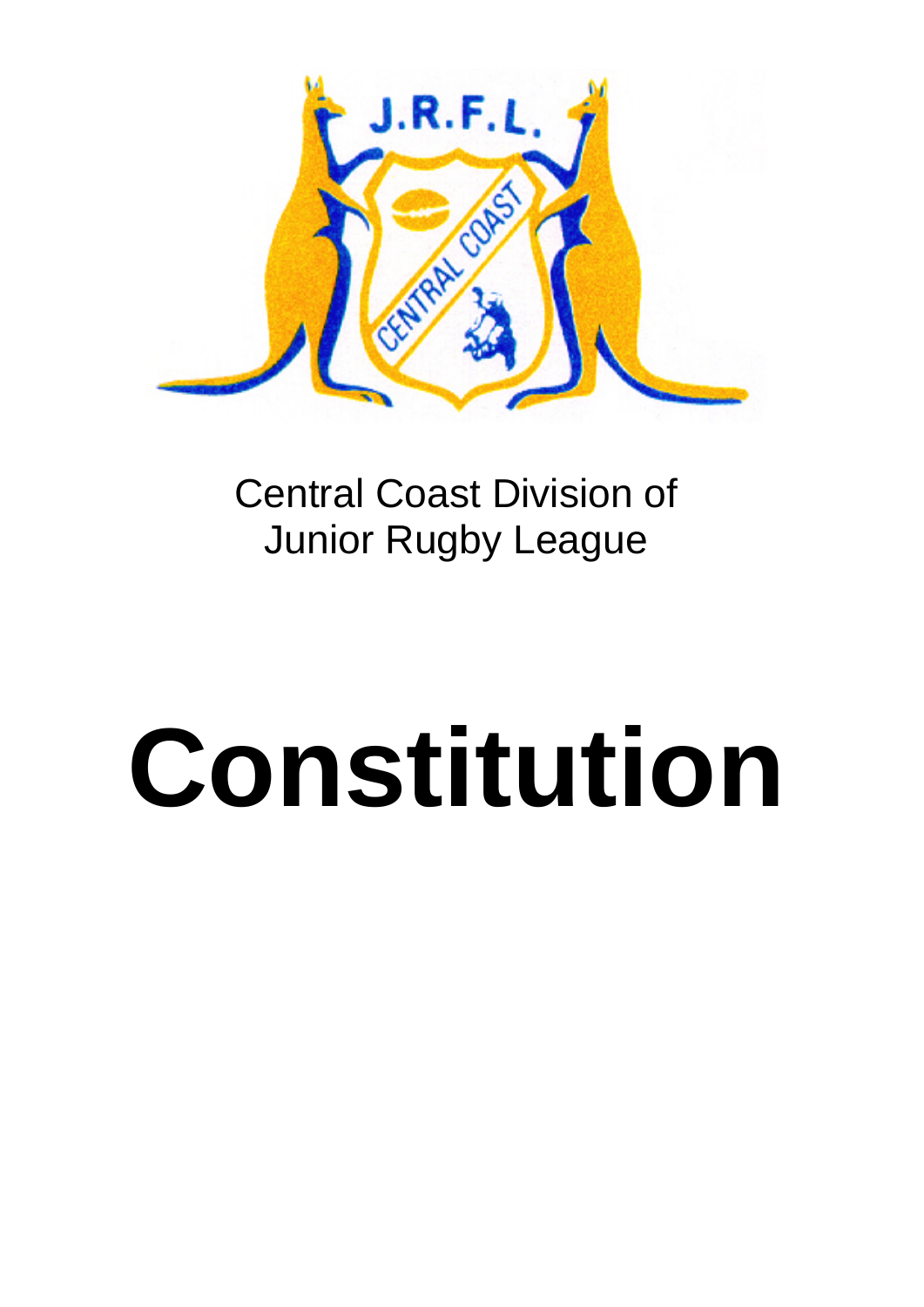# **Document Control**

For further information or clarification of information contained in this document, please contact the following:

### **Central Coast Division Junior Rugby League**

The President Unit 3/ 6 Morton Close Tuggerah NSW 2259 T: 02 4359 7200 F: 02 4355 4570 E:c/- ccdjrl@crlnsw.com.au

File Name: CCDJRL Constitution\_REV 2\_Final\_150115.doc

| <b>Control</b> |              |               |                                                         | <b>Checked</b> |                         | <b>Authorised</b> |      |
|----------------|--------------|---------------|---------------------------------------------------------|----------------|-------------------------|-------------------|------|
| <b>Rev</b>     | <b>Issue</b> | <b>Status</b> | <b>Remarks</b>                                          | <b>Initial</b> | Sign                    | <b>Initial</b>    | Sign |
|                | <b>Date</b>  |               |                                                         |                |                         |                   |      |
|                | 25.10.13     | Draft         | New Format, AGM 2013 motions<br>amended and highlighted | KD             |                         | TR                |      |
|                | 22.11.13     | Final         | New Format, AGM 2013 motions<br>amended                 | KD.            | $\overline{\mathbb{F}}$ | TR                |      |
| $\mathcal{P}$  | 13.02.14     | Final         | Final review. Issued to clubs                           | KD.            | $\frac{1}{\sqrt{2}}$    | TR                |      |
| 3              | 12.01.15     | Final         | AGM 2014 - 46 d 1 - Amended.                            | <b>SH</b>      | Humone M Hup            | TR                |      |
|                |              |               |                                                         |                |                         |                   |      |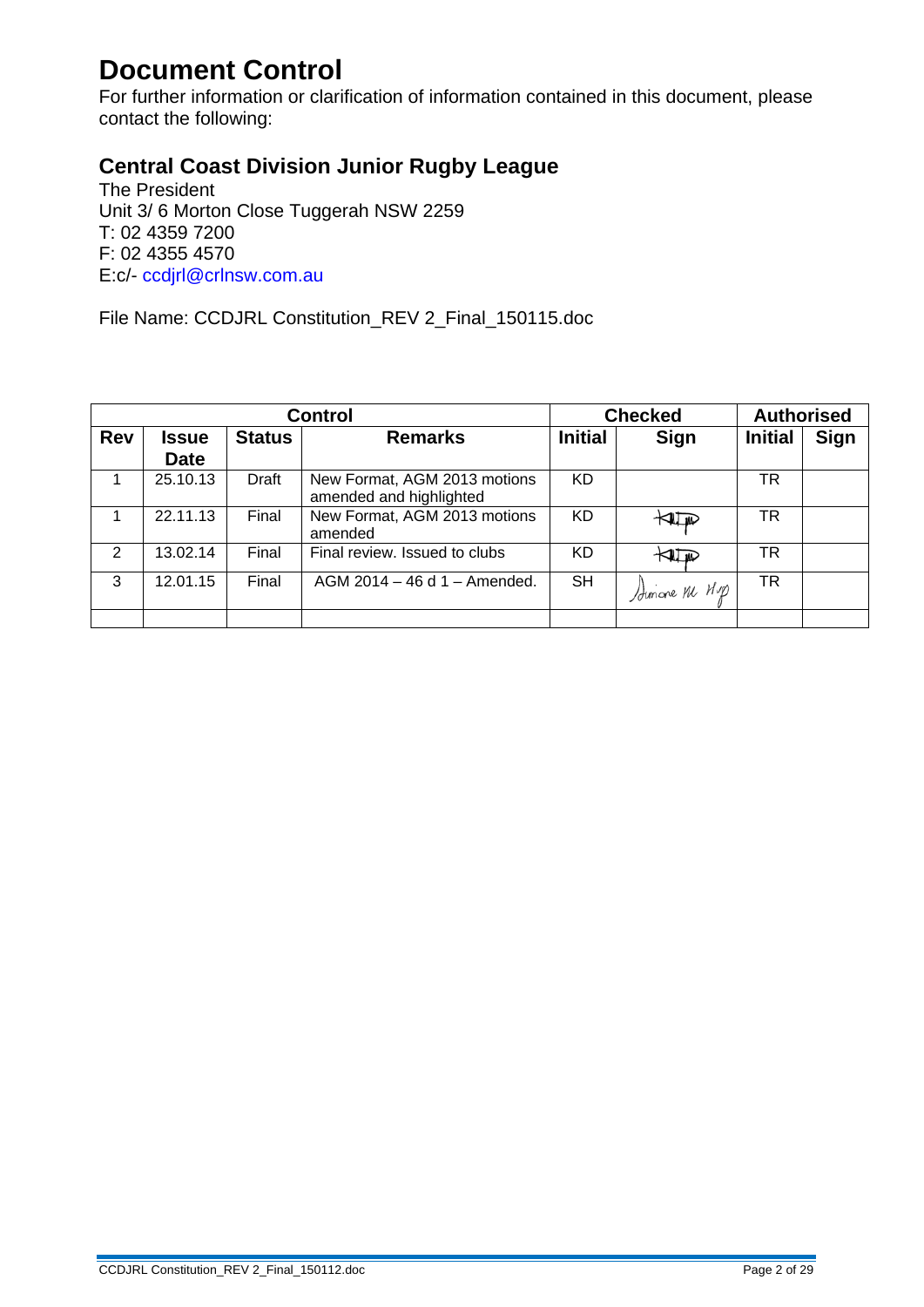## **Contents**

| CENTRAL COAST DIVISION of JUNIOR RUGBY LEAGUE GENERAL COMMITTEE 8 |  |
|-------------------------------------------------------------------|--|
|                                                                   |  |
|                                                                   |  |
|                                                                   |  |
| APPLICATIONS FOR ENTRY TO CENTRAL COAST DIVISION of JUNIOR RUGBY  |  |
|                                                                   |  |
| THE ANNUAL GENERAL MEETING AND GENERAL MEETINGS  11               |  |
|                                                                   |  |
|                                                                   |  |
|                                                                   |  |
|                                                                   |  |
|                                                                   |  |
|                                                                   |  |
|                                                                   |  |
|                                                                   |  |
|                                                                   |  |
|                                                                   |  |
|                                                                   |  |
| REGISTRATION AND RESIDENTIAL QUALIFICATIONS OF PLAYERS 19         |  |
|                                                                   |  |
|                                                                   |  |
| PERSONS BOUND BY CENTRAL COAST DIVISION OF JUNIOR RUGBY LEAGUE    |  |
| CONSTITUTION AND COUNTRY RUGBY LEAGUE CONSTITUTION 21             |  |
|                                                                   |  |
|                                                                   |  |
| CENTRAL COAST DIVISION OF JUNIOR RUGBY LEAGUE LIFE MEMBERSHIP 24  |  |
|                                                                   |  |
|                                                                   |  |
|                                                                   |  |
|                                                                   |  |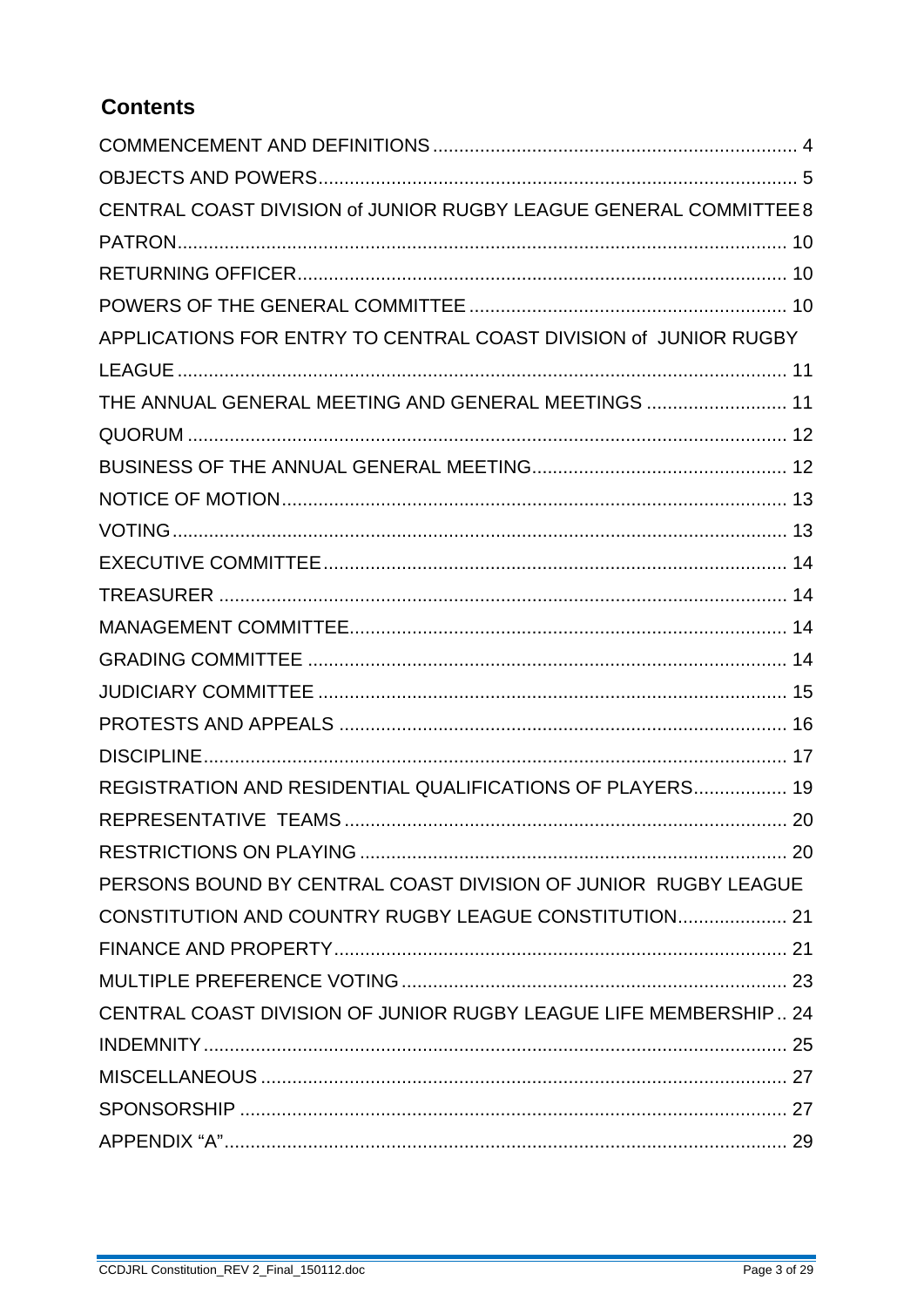# **CENTRAL COAST DIVISION OF**

# **JUNIOR RUGBY LEAGUE Inc CONSTITUTION**

1. The name shall be Central Coast Division of Junior Rugby League Inc of the Country Rugby League of New South Wales Inc. (herein after called "Division)

#### **COMMENCEMENT AND DEFINITIONS**

- 2. This Constitution shall be deemed to have been adopted by the Division and shall take effect in accordance with Rule 5 of the Constitution of the League (CRL).
- 3. The Division is a Constituent Body of the League (CRL) and accordingly this Constitution shall be read and construed in every respect subject to the Constitution (and by-laws and regulations thereunder) of such League and shall be void and inoperative to the extent of any inconsistency with and/or repugnancy to such constitution and/or by-laws and regulations made thereunder.
- 4. In this constitution and in the by-laws made thereunder the following words and expressions (except where and to the extent that the contrary intention appears) have the several meanings hereby assigned to them that is to say:-
	- (a) "Constituent Body" shall mean "Constituent Body of the Country Rugby League of New South Wales Inc."
	- (b) "Division" shall mean "Division of the Country Rugby League of New South Wales Inc." as defined in Rule 4 of the Constitution of the League.
	- (c) "League" shall mean "Country Rugby League of New South Wales Inc."
	- (d) "General Committee" shall mean the General Committee of a Central Coast Division of Junior Rugby League as constituted by this Constitution.
	- (e) "Executive" shall mean the Executive Committee of the Central Coast Division of Junior Rugby League as constituted by this Constitution.
	- (f) "Judiciary Committee" shall mean the Judiciary Committee of the Central Coast Division of Junior Rugby League as constituted by this Constitution.
	- (g) "Treasurer" shall mean the officer of the Central Coast Division of Junior Rugby League from time to time appointed by the General Committee as hereinafter provided to perform the duties of Treasurer of the Central Coast Division of Junior Rugby League AND shall include any acting Central Coast Division of Junior Rugby League Treasurer and any substitute for the time being of the Central Coast Division of Junior Rugby League Treasurer.
	- (j) "Club" shall mean a Club formed for the purpose of playing Rugby League football in Competitions conducted by the Central Coast Division of Junior Rugby League which shall have applied for and been granted permission and affiliation to enable it so to do.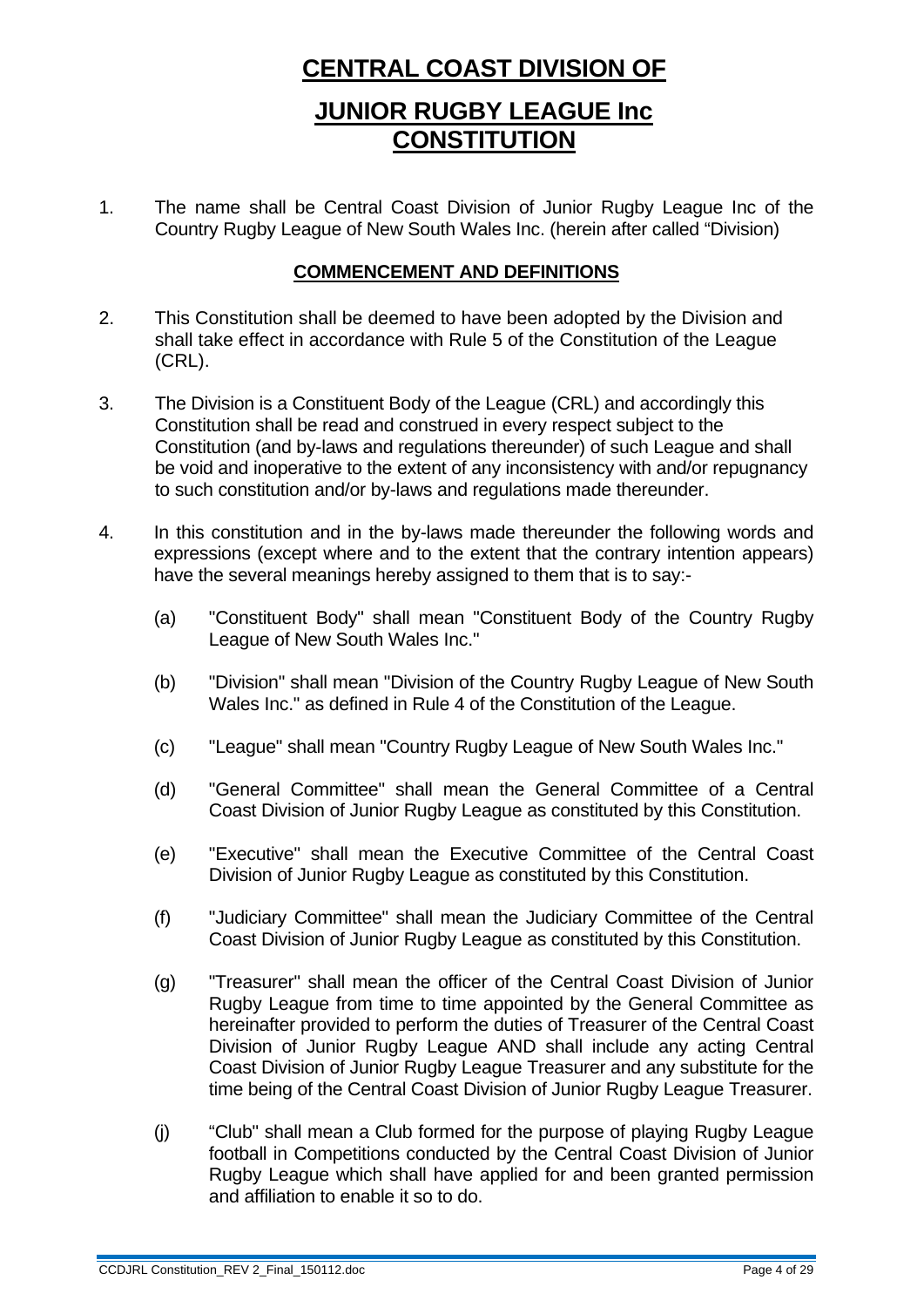#### **OBJECTS AND POWERS**

- 5. Subject to Rule 3 of these Rules the Objects for which the Central Coast Division of Junior Rugby League is established and Powers of the Central Coast Division of Junior Rugby League shall be:-
	- (a) to encourage, foster, promote, extend, develop, govern, and control junior Rugby League football within the boundaries of the Central Coast Division Rugby League fixed and determined from time to time by the Competition and Boundary Committee of the League.
	- (b) to co-ordinate, encourage, assist and support Constituent Bodies within the Central Coast Division of Junior Rugby League in their relationship with the League, with each other and other sporting organisations.
	- (c) to provide and maintain grounds, playing fields, materials, equipment and other facilities for Rugby League football.
	- (d) to hire, engage and employ such persons as is necessary for the pursuance of these objects and pay them in return for services provided by way of salaries, wages, gratuities, pensions or otherwise.
	- (e) to hold such meetings, gatherings, conferences and seminars and to conduct and control such Competitions and matches of junior Rugby League football or any other sport or past time as it shall from time to time decide and to offer, give or contribute to the cost of prizes, cups, medals, trophies and rewards relating thereto.
	- (f) to invest and otherwise deal with monies of the Central Coast Division of Junior Rugby League in such manner as may from time to time be determined.
	- (g) to co-operate with organisations controlling the game of Rugby League football in New South Wales, the Australian Capital Territory and other States of Australia and other Countries whose objects are altogether or in part similar to these objects.
	- (h) to determine the terms and conditions upon which persons may play for or engage in the activities of Constituent Bodies.
	- (i) to determine which Clubs shall be entitled to enter teams in Competitions conducted by the Central Coast Division of Junior Rugby League and to determine the manner in which Clubs may apply and Conditions or which entry of such Clubs shall be permitted.
	- (j) to raise money by subscription, percentage, fees, levies or otherwise from Constituent Bodies, their players and members.
	- (k) to make grants by way of gifts and to render financial assistance to Constituent Bodies and other persons and bodies connected with the conduct of the game.
	- (l) to hear and determine upon and settle all questions or disputes on any matter relating to Rugby League football.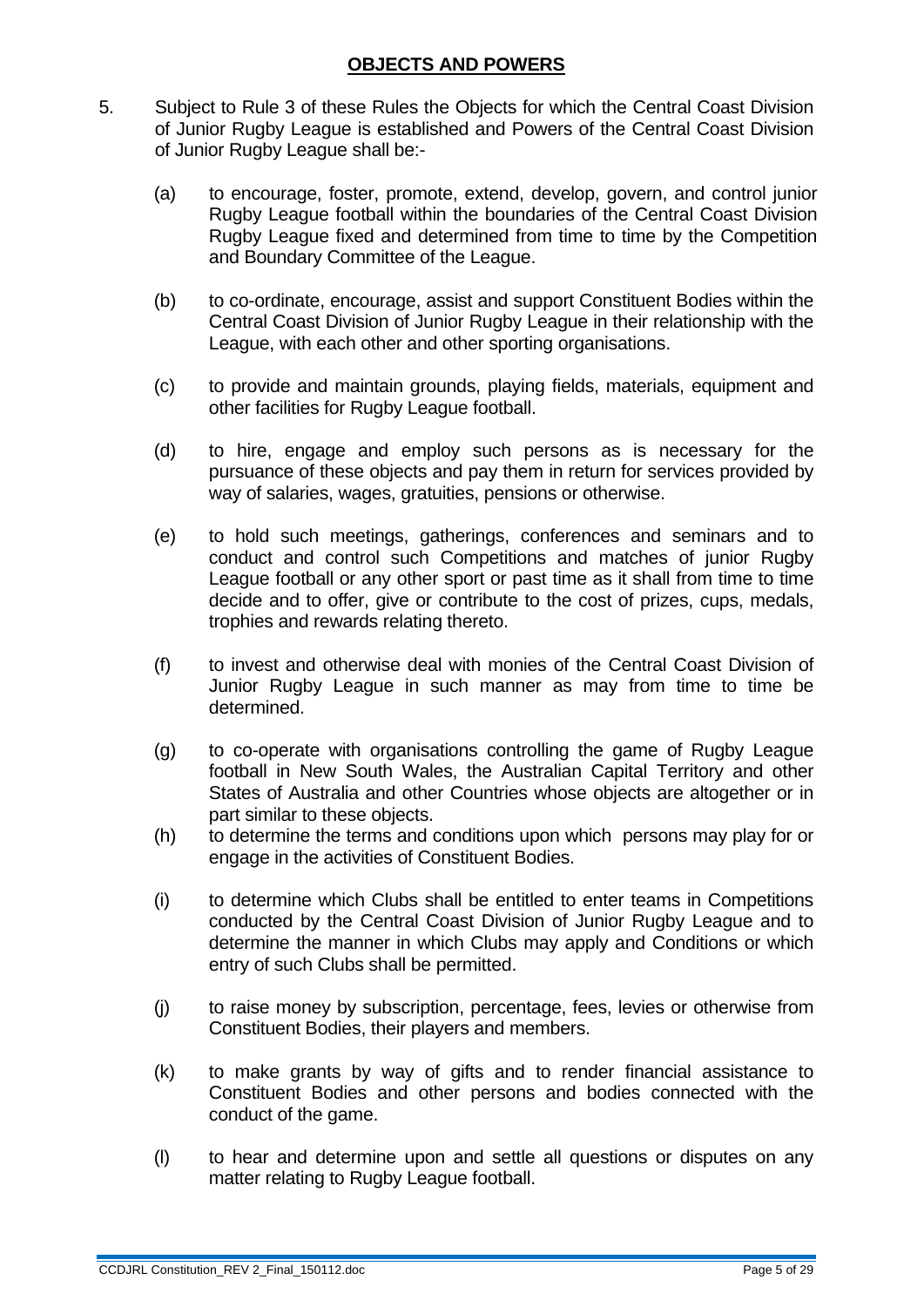- (m) to hear and determine upon any allegation, complaint or charge which may be made against any Constituent Body or any members, players, coaches or officials.
- (n) to impose fines or penalties by way of suspension, disqualification, expulsion or otherwise for any breach of the Rules of the Central Coast Division of Junior Rugby League or of the League or the laws relating to Rugby League football on any Constituent Body, its players, members or officials of such Constituent Body or of the Central Coast Division Rugby League.
- (o) to regulate and control the activities of players, coaches and referees of the Central Coast Division of Junior Rugby League in any activity associated with Rugby League football and, in particular, activities connected with television, broadcasting, advertising, media articles or columns or contributions to publications.
- (p) to purchase or otherwise acquire rights in relation to the reproduction of Rugby League football matches by film, video, tape, audio tape or any other mode of reproduction, visual or otherwise and to control the sale or hire of rights so acquired including the imposition of conditions upon which such rights are used by a purchaser or hirer.
- (q) to make donations for charitable or patriotic purposes.
- (r) to control the use of any programme of matches published by the Central Coast Division of Junior Rugby League and/or its Constituent Bodies and to take such action as may be necessary from time to time to protect the rights of the Central Coast Division of Junior Rugby League in respect thereof.
- (s) to delegate all or any of the powers of the Central Coast Division of Junior Rugby League to any Committee or Committees Board or Tribunal consisting of one or more persons elected or appointed by the Central Coast Division of Junior Rugby League.
- (t) to borrow, raise or secure the payment of monies in such manner as the Central Coast Division of Junior Rugby League may decide and to lend money or give credit to any person or Constituent Body and to guarantee the payment of money and the performance of obligations by any person or Constituent Body.
- (u) generally to do all things necessary for or incidental to the pursuit of the objects of the Central Coast Division of Junior Rugby League.
- (v) to buy, sell, exchange, let, mortgage or otherwise deal in real and personal property of any kind whatsoever and to import export, manufacture, produce, treat, buy, sell, exchange, let or hire and generally deal in all kinds of goods, plant, machinery, merchandise and articles of any kind.
- (w) to carry on any business enterprise or undertakings in any sphere or activity which is permitted by law which the Management Committee may deem beneficial to the interests of the Central Coast Division of Junior Rugby League.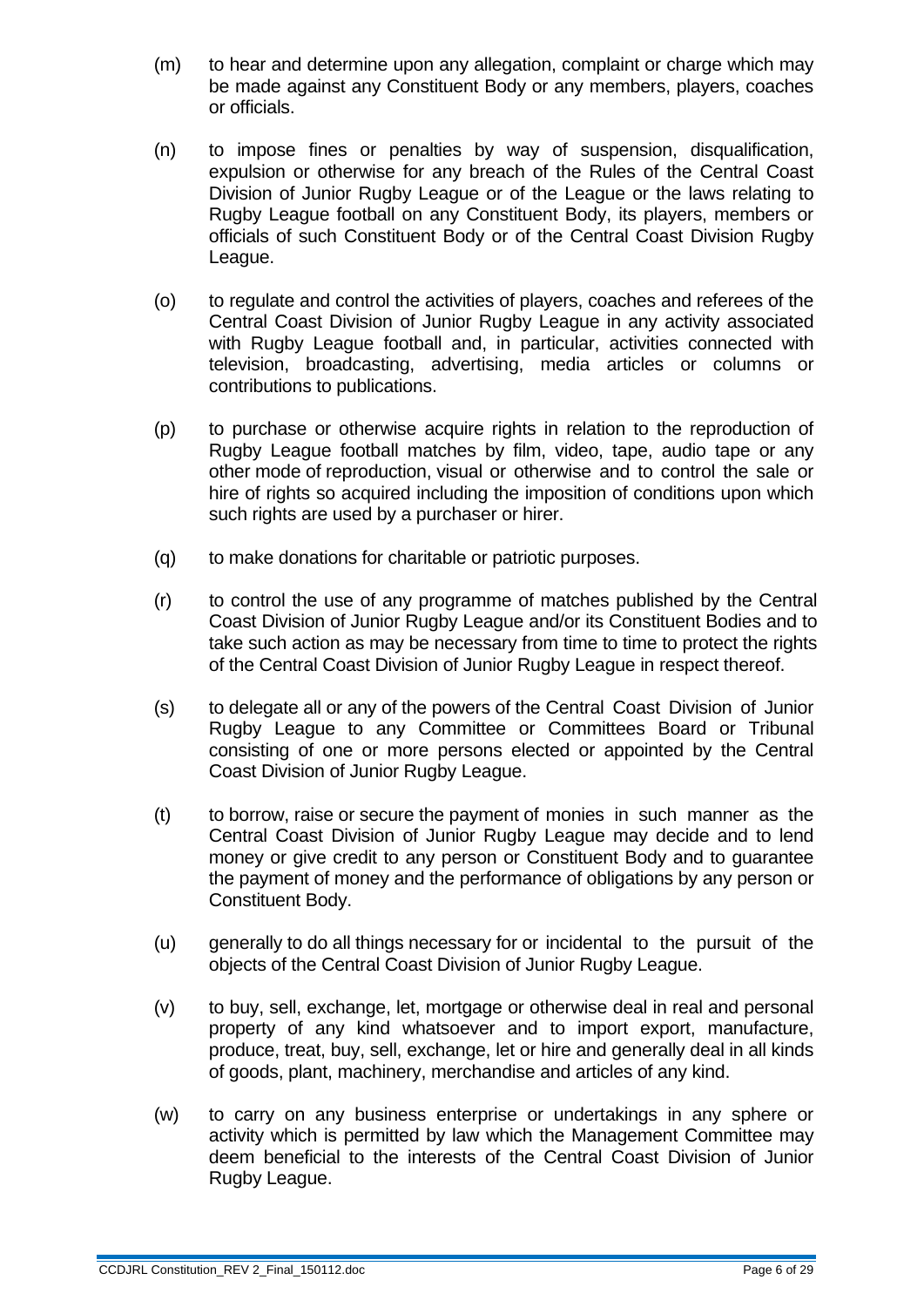- (x) to enter into any arrangements with any government, municipal or other Corporation or public body or otherwise which may seem conducive to these objects or any of them or the Central Coast Division of Junior Rugby League's interest and to obtain any rights and privilege which the Central Coast Division of Junior Rugby League may deem desirable to obtain and to carry out, exercise and comply with any such arrangements, rights, privileges and concessions.
- (y) to give indemnity or guarantee or to enter into any bond and to guarantee or become liable for the payment of moneys or for the performance of obligations of any kind and to guarantee the account of or otherwise finance any person or persons, company or companies, business or undertaking.
- (z) to accept payment for any property or rights sold or otherwise disposed of or dealt with by the Central Coast Division of Junior Rugby League either in cash by instalments or otherwise or in full or partly paid up shares of any company or corporation with or without deferred, preferred or special rights or restrictions in respect of dividends, repayment of capital, voting or otherwise or in debenture stock mortgages or other securities of any company or corporation or partly in one mode and partly in another and generally on such terms as the Central Coast Division of Junior Rugby League may determine and to hold dispose of or otherwise deal with any shares, stock or securities so acquired.
- (aa) to borrow, raise or secure the payment of money, either alone or jointly or in partnership with any other person or corporation in such manner as the Central Coast Division of Junior Rugby League may think fit and to secure the same or the repayment or performance of any debt, liability, contract, guarantee or other engagement incurred or to be entered into by the Central Coast Division of Junior Rugby League in any way and to purchase, redeem or pay off any such securities.
- (bb) to mortgage, charge or grant a lien over its undertaking or all or any of its real or personal property or assets present or future.
- (cc) to make , draw, accept, endorse, discount, negotiate, execute and issue promissory notes, bills of exchange , bills of lading, warrants, debentures and other negotiable instruments or documents.
- (dd) to lend or advance money or give credit to any person or Constituent Body.
- (ee) to grant or accept gifts however made either alone or with others.
- (ff) to print and publish any newspapers, periodicals, books or leaflets which the Central Coast Division of Junior Rugby League may think desirable for the promotion of its Objects.
- (gg) to affiliate and cooperate with National Rugby League Limited and with any other organisation the Objects of which are altogether or in part similar to those of the Central Coast Division of Junior Rugby League.
- (hh) to regulate and control the relationships between Constituent Bodies and affiliates and the members thereof and to provide facilities for settlement of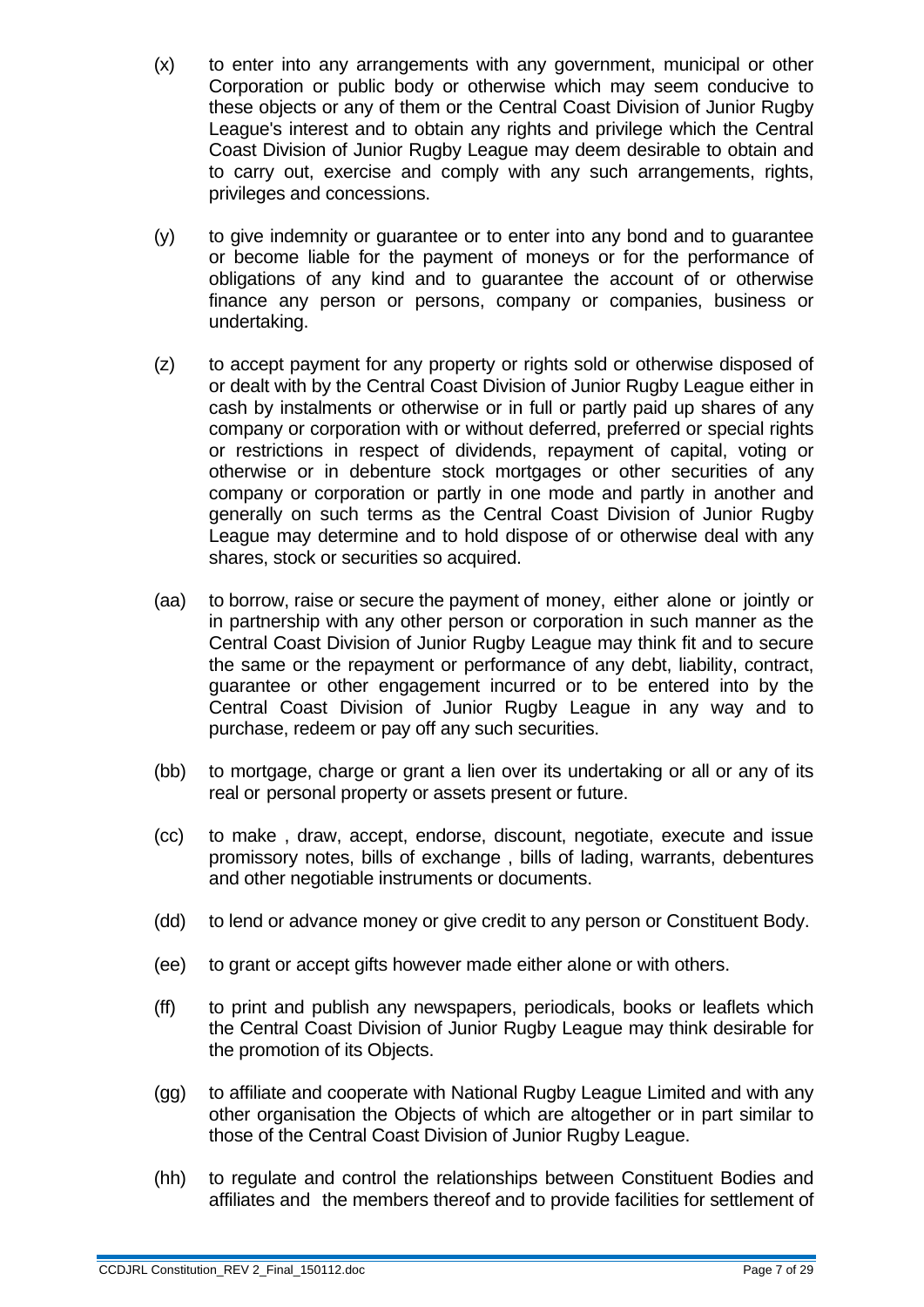disputes, punishment for misconduct and for breaches of these Rules, any By-Laws made hereunder or the Rules of the game of Rugby League.

#### **CENTRAL COAST DIVISION of JUNIOR RUGBY LEAGUE GENERAL COMMITTEE**

- 6. The General Committee shall consist of:
	- (a) The President, two Vice Presidents, Treasurer each of whom shall be elected at the Annual General Meeting of the Central Coast Division Rugby League.
	- (b) One representative of the Referees Association elected or appointed annually by such Association in such manner as it shall from time to time determine.
	- (c) Equal representation not exceeding one person from Clubs participating in the Central Coast Division of Junior Rugby League Competition.
	- (d) Such other representation as may from time to time be determined by the General Committee.
- 7. No active Referee shall be eligible to be a member of the General Committee except as a representative of the Referees Association.
- 8. Of the Vice Presidents elected, the one receiving the highest number of votes in the election shall be the Senior Vice President and the other the Junior Vice President AND should the voting be equal the method determining which of them shall be the Senior Vice President shall be determined by resolution of the Annual General Meeting.
- 9. (a) Any casual vacancy occurring in the position of President, Vice President or Treasurer between Annual General Meetings of the Central Coast Division of Junior Rugby League shall as often as the same may occur be filled by the General Committee provided that when any such vacancy is not so filled by the General Committee within one month after the same shall have occurred it shall upon the request in writing of any one of the foregoing officers directed to the Operations Manager of the League be filled by the Management Committee of such League and the person so appointed to the vacancy by such Management Committee shall hold office until the next Annual General Meeting of the Central Coast Division of Junior Rugby League.
	- (b) Should a vacancy occur on any Committee other than the General Committee or Executive Committee or in the event that a member of a Committee not being the General Committee or Executive Committee is temporarily unable to carry out his duties, a member of the Executive Committee or a Vice President may act in the stead of such member but any such vacancy shall be filled by the General Committee at its next meeting.
- 10. (a) A member of the General Committee or any sub committee or any other person shall be ineligible for nomination for election to the General Committee unless he or she resides inside the boundaries of the Central Coast Division Rugby League as they presently are designated or as they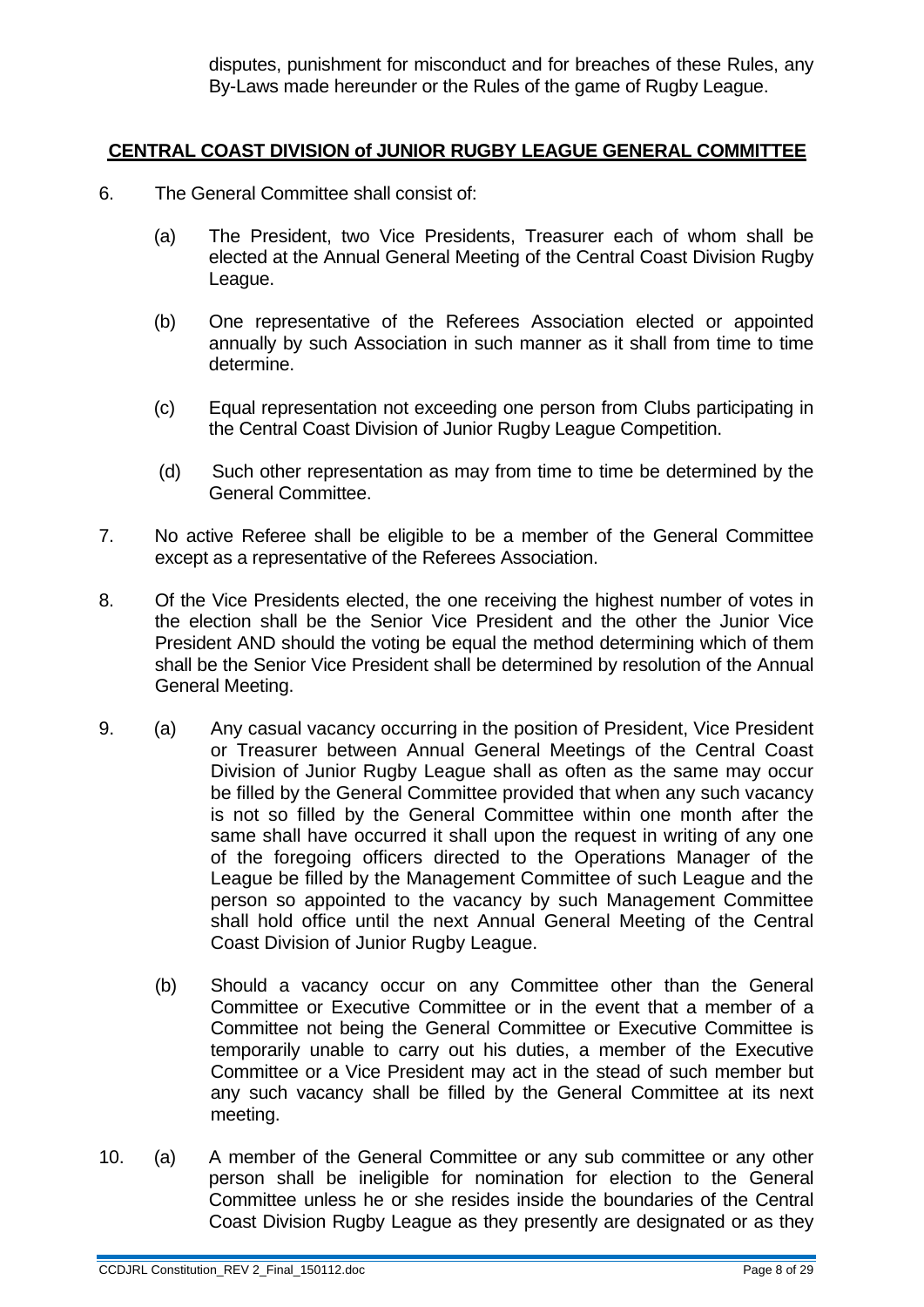were prior to a change of those boundaries unless otherwise approved by the League.

- (b) An undischarged bankrupt is ineligible for membership of the General Committee.
- (c) Alternative representatives of each Constituent Body may be elected by such Body as required to fill a casual vacancy on the General Committee and exercise all the rights and privileges of a member of that Committee.
- (d) Any Club may from time to time and at any time recall its representative or representatives on the General Committee and appoint or elect another or others in his place.
- 11. Subject to direction by the General Committee the Management Committee shall determine the time and place of meetings of the General Committee.
- 12. (a) The Executive may call a meeting of the General Committee at any time.
	- (b) The President shall within fourteen days after receiving a requisition signed by seven members of the General Committee indicating the nature of the matters intending to be discussed thereat convene a special meeting of the General Committee.
- 13. The presence of the majority of the total members of the General Committee shall form a quorum at any meeting of the General Committee.
- 14. The General Committee may by resolution declare that a member of any Sub Committee who has failed to attend three consecutive meetings of such committee shall be deemed to have vacated his office.
- 15. Except where otherwise provided in this Constitution questions at any meeting of the General Committee and of any other committee or Board established by this constitution or by any by-law thereunder shall be decided by a majority of votes and, in every case of an equality of votes, on all questions except the election of officers, the President or Chairman as the case may be shall have the casting vote as well as a deliberative vote.
- 16. Any proposal or resolution in writing signed by at least two-thirds of the members for the time being of the General Committee shall take effect in all respects as if it had been a resolution duly passed at a meeting of the General Committee duly convened and regularly held.
- 17. No resolution passed at any meeting of the General Committee or deemed to have been passed in accordance with Clause 17 hereof, shall be rescinded at a subsequent meeting unless fourteen (14) days notice of the intention to propose such rescission shall have been given and such rescission motion must be carried by two-thirds of those present and entitled to vote.
- 18. The members of the General Committee and of every other Committee or Board established by or under this Constitution or under any By-law made thereunder and all Officers of the Central Coast Division of Junior Rugby League shall hold office until their successors are duly elected or appointed.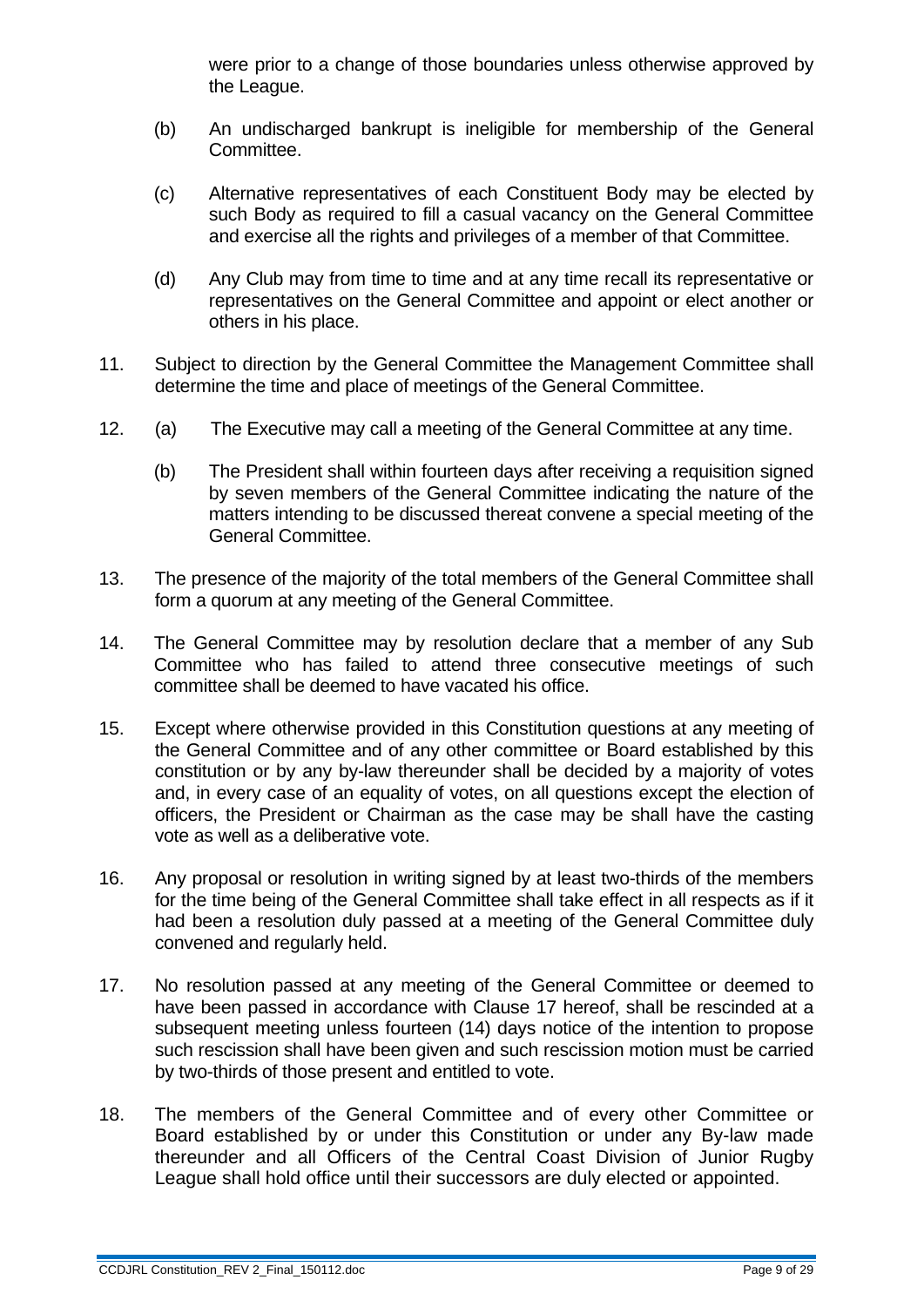#### **PATRON**

19. At / or following the Annual General Meeting of the Central Coast Division of Junior Rugby League, the General Committee shall appoint one or more persons to be Patron or Patrons of the Central Coast Division of Junior Rugby League

#### **RETURNING OFFICER**

- 20. (a) Prior to the election of Officers at the Annual General Meeting, the Central Coast Division of Junior Rugby League shall elect a Returning Officer to conduct such election.
	- (b) The Returning Officer shall not be a candidate for election to any office named in Rule 6 (a) and shall not have the right to vote in such election.

#### **POWERS OF THE GENERAL COMMITTEE**

- 21. (a) Subject to this Constitution and to directions given by resolution of the Annual General Meeting of the Central Coast Division of Junior Rugby League, the General Committee shall be the governing body of the Central Coast Division of Junior Rugby League and shall have power to so all such things and acts as may be incidental to or conducive to the attainment of any of the objects of the Central Coast Division of Junior Rugby League and shall control all Clubs, Constituent Bodies and all junior Rugby League football activities within the boundaries of the Central Coast Division Rugby League.
	- (b) Without limiting the generality of the powers contained in rule (a) above, the powers of the General Committee shall include power;
		- (i) as set out in Clause 5 of these Rules;
		- (ii) to delegate to any Sub-Committee or any other Committee or Board any matter for decision, action, control, negotiation and report:
		- (iii) to elect and/or appoint and remove from office such officers and staff as it thinks fit and prescribe their duties;
		- (iv) to appoint delegates to the League and remove them from office;
		- (v) to appoint delegates to the Division and remove them from office;
		- (vi) to make, vary or repeal by-laws not inconsistent with this Constitution to give effect to the Objects of the Central Coast Division of Junior Rugby League provided that no such by-law shall take effect until approval has been notified by the Chief Executive Officer of the League.
		- (vii) (I) to hear, adjudicate upon and determine
			- (a) all disputes, protests and appeals between Constituent Bodies; and
			- (b) all complaints and/or charges against any referee, player, official or member of any Club, the Club itself or any of its teams or any Constituent Body or Constituent League; and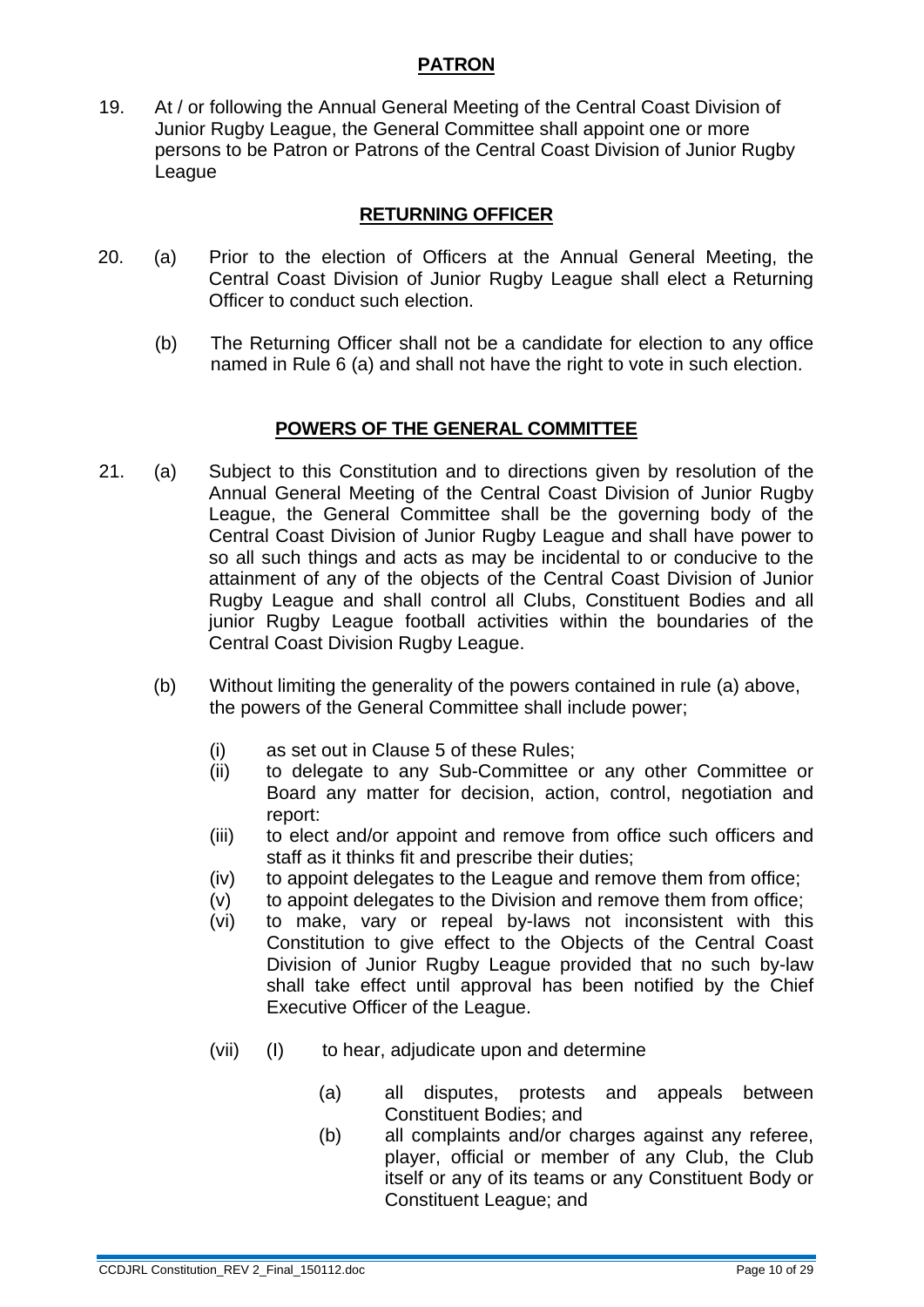- (c) all disputes, protests and appeals arising out of any match or fixture or intended match or fixture or competition.
- (II) to delegate the task of dealing with any of the foregoing to its Judiciary Committee or such other Committee as it shall decide
- (viii) to give directions to prevent anticipated breaches of the Rules of the game;
- (c) to define such boundaries within the Central Coast Division of Junior Rugby League as may be required.
- 22. (a) Subject to Rule 3 of these Rules and to the Rules of the League, the Central Coast Division of Junior Rugby League General Committee shall be an autonomous body in control of the conduct of junior Rugby League football within the Central Coast Division of Rugby League.
	- (b) Delegates from Clubs and Constituent Bodies and Constituent Leagues shall enjoy and remain in membership of the General Committee only as nominees of those Clubs, Bodies or Leagues and not otherwise.

#### **APPLICATIONS FOR ENTRY TO CENTRAL COAST DIVISION of JUNIOR RUGBY LEAGUE**

- 23. (a) Each Club desirous of entering a team or teams in any Competition conducted by the Central Coast Division of Junior Rugby League shall lodge an application with the Central Coast Rugby League President by such date as shall be prescribed by the General Committee.
	- (b) A Club which enters a team or teams in a Competition conducted by the Central Coast Division of Junior Rugby League in one season shall not be entitled as of right to enter a team or teams in that Competition in the following season and the General Committee shall be entitled to refuse the application of such Club.
	- (c) The General Committee may approve the application of the Club on specified terms and conditions and may by resolution cancel such approval if in the opinion of the Committee the Club or any member thereof has not complied with any such term or conditions provided always that at least seven days before the meeting of the General Committee at which it is proposed to put a resolution pursuant to this clause, notice in writing shall have been given to the Club concerned of such intended resolution and that the Club is given the opportunity to submit such written or oral evidence or explanation as it may wish to do.
	- (d) Any Club aggrieved by a decision of the General Committee under this Clause may appeal to the Boundary and Competition Committee whose decision shall be final and binding.

#### **THE ANNUAL GENERAL MEETING AND GENERAL MEETINGS**

24. (a) The Annual General Meeting shall be held at such time and place not later than 1st December as the General Committee shall determine.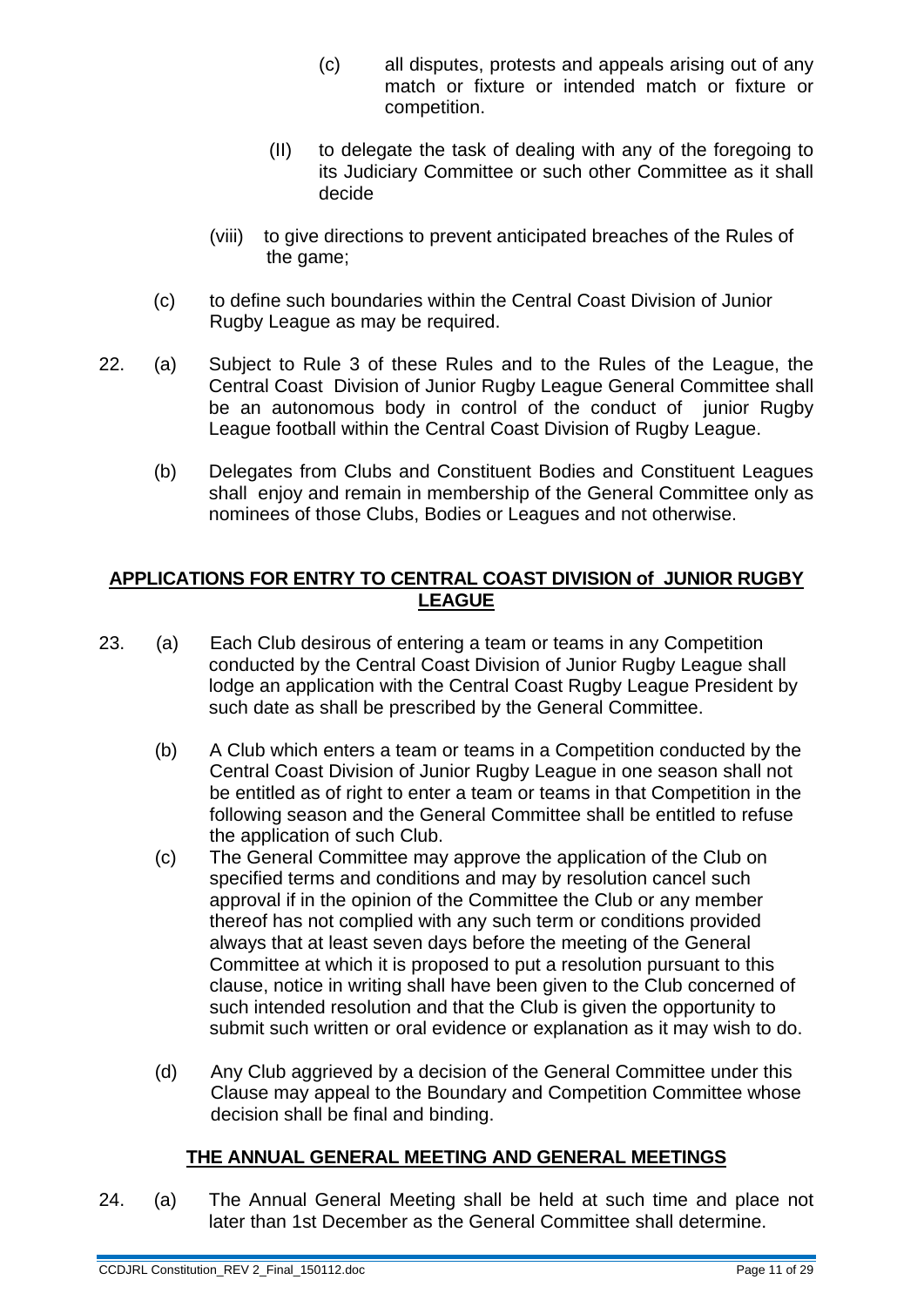- (b) Notice of the time, date and place of the Annual General Meeting shall be forwarded together with a copy of the Agenda not later than twenty one days prior to the appointed date to each person, Club and Constituent Body the delegates of which are entitled to attend such meeting.
- 25. (a) The General Committee or the Executive Committee may convene a General Meeting of the Central Coast Division of Junior Rugby League any time.
	- (b) At least fourteen days notice of such meeting shall be given to each person entitled to attend such meeting or Club or Constituent Body entitled to be represented at such meeting specifying the business of the meeting.
	- (c) In cases of urgent business the period of notice may be reduced in accordance with Rule 64 (c) of these Rules.
- 26. All members of the General Committee for the time being may attend General Meetings of the Central Coast Division of Junior Rugby League and shall be entitled to vote.
- 27. (a) A delegate shall be entitled to only one vote on any motion or in any election unless he holds a proxy for a fellow delegate from the same Club or Body or League in which case he may vote in accordance with that proxy.
	- (b) A delegate may be disallowed a vote if the organisation he represents is in arrears of any payment due by that organisation to the Central Coast Division of Junior Rugby League.
- 28. (a) The Chairman of General Meetings of the Central Coast Division of Junior Rugby League shall be the President or in his absence the Senior or Junior Vice President.
	- (b) If after one half hour of the appointed time for the meeting to commence, neither the President nor the Vice Presidents of the Central Coast Division of Junior Rugby League are present and willing to act as Chairman, the meeting shall elect one of its members to act as Chairman of the Meeting.

#### **QUORUM**

29**.** A simple majority of those persons entitled to vote at a General Meeting shall form a quorum.

#### **BUSINESS OF THE ANNUAL GENERAL MEETING**

- 30. The business of the Annual General Meeting shall be:
	- (a) Apologies;
	- (b) Approval/Rejection of applications to enter teams in the competitions for the ensuing year;
	- (c) Renewal of affiliations and acceptance of fees for the ensuing year;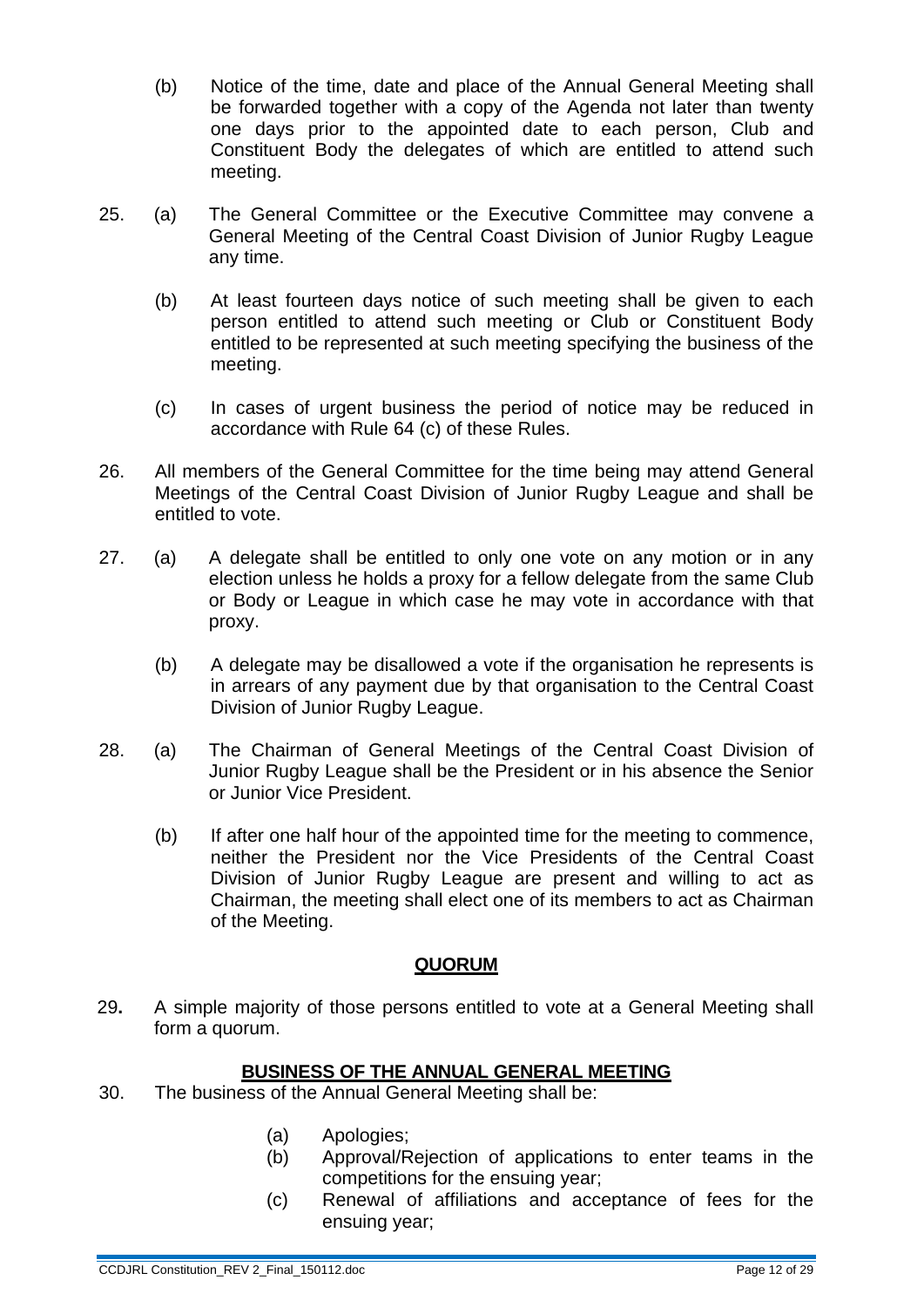- (d) To check credentials of delegates and members;
- (e) Minutes of previous Annual General Meeting;
- (f) Chairman's opening address;
- (g) To receive the Annual Report and Financial Statement;
- (h) Notices of Motion relating to election of Officers and Committees;
- (i) Election of Returning Officer;
- (j) Election of
	- (i) President
	- (ii) Vice Presidents
	- (iii) Treasurer
- (k) Correspondence relating to Annual General Meeting
- (l) Election of Life Members
- (m) Election of Patron or Patrons
- (n) Election of Sub Committees
- (o) Election of Management Committee
- (p) Election of Public Officer
- (q) Election of Delegates to the Central Coast Division General **Committee**
- (r) Election of Delegates to CRL
- (s) Election of Delegate to CCRLRA
- (t) Election of Delegate to the Regional Committee
- (u) Motions of which due notice has been given
- (v) General Business

#### **NOTICE OF MOTION**

31. Subject to Rule 64 (c) of these Rules, Notice of Motion of any matter affecting policy or principle of the Central Coast Division of Junior Rugby League shall be given to the President of the Central Coast Junior Rugby League not later than twenty one days prior to the date of the Annual General Meeting.

#### **VOTING**

- 32. (a) Voting for the election of officers or Committees or sub-committees shall be by the system of multiple preference voting.
	- (b) Voting on motions at all General Meetings including the Annual General Meeting shall be by a show of hands unless a secret ballot is requested by one person entitled to vote.
	- (c) The Chairman's declaration of the result of the show of hands shall be conclusive unless a division or a poll is demanded by any one person present and entitled to vote in which case a division or poll shall be granted and the Chairman's declaration of that division or poll shall be conclusive.
	- (c) Elections of Officers and Committees shall be by secret ballot.
	- (d) Any person nominating for any other position must be nominated by their CCDJRL club or from the AGM floor. *(Added 22.11.13)*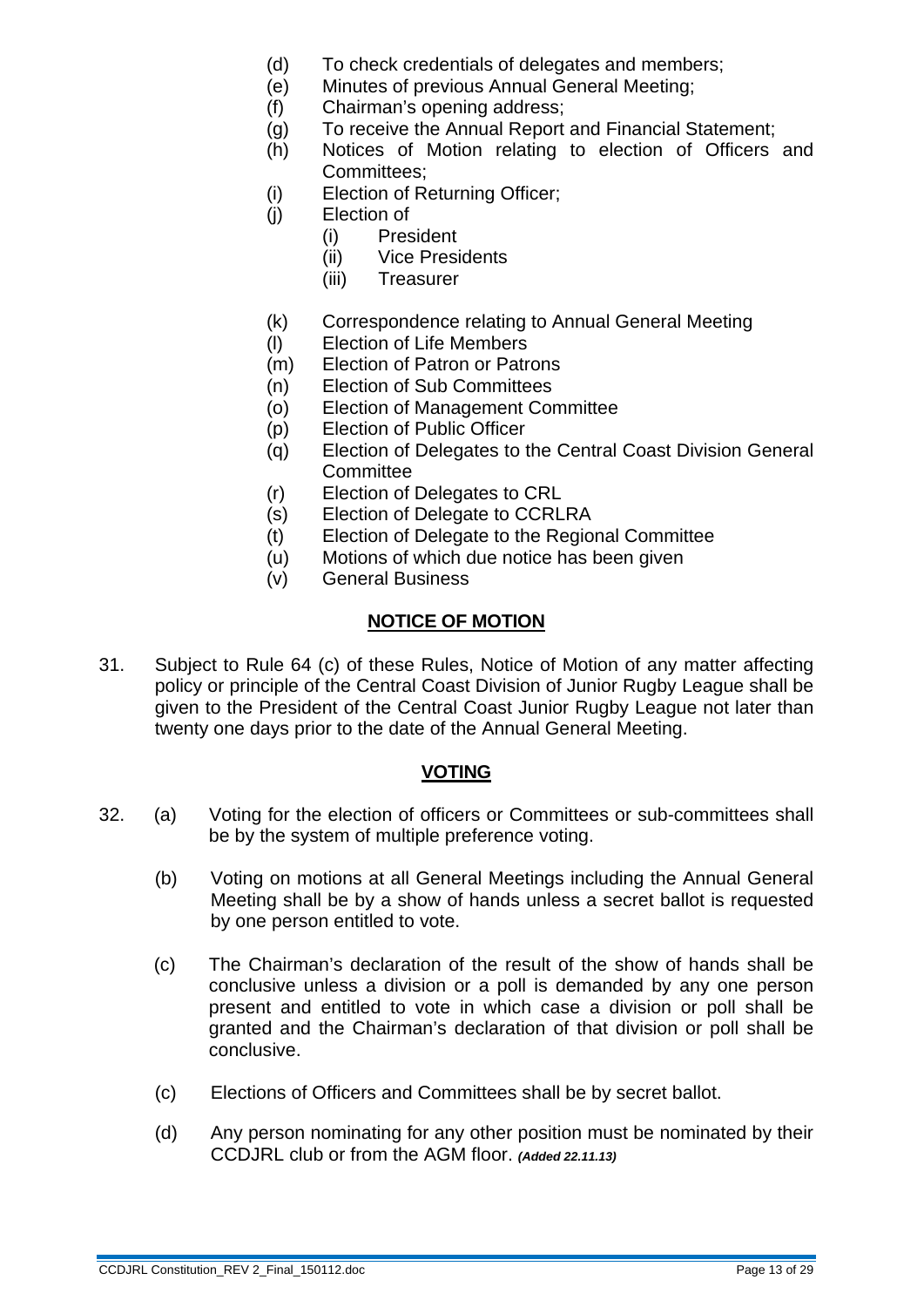- (a) The President, Vice Presidents and Treasurer shall constitute and act as the Executive Committee;
- (b) In the absence of and subject to any directions by the General Committee, the Executive Committee may exercise all of the powers conferred upon the General Committee by this Constitution and any By-Law made thereunder;
- (c) In the event that a member of the Executive Committee has a conflict of interest in any matter under the consideration by that Committee that member shall not vote on that issue.
- 34. The Executive Committee shall present a full report of its activities and decisions to each meeting of the General Committee.
- 35. No person who is a player or an active referee shall be eligible to be a member of the Executive Committee

#### **TREASURER**

- 36. (a) The Treasurer shall be an honorary official but may be paid an annual honorarium
	- (b) The Treasurer shall keep proper books of account including a cash book and Ledger of the Central Coast Division of Junior Rugby League and shall produce the same together with the bank statements of the Central Coast Division of Junior Rugby League at all meetings of the Executive Committee and of the General Committee.
	- (c) The accounts and finances of the Central Coast Division of Junior Rugby League are to be kept and recorded through a suitable accounting/cash management computer program with the end of year financials to be audited by a qualified accountant. *(Added 22.11.13)*

#### **MANAGEMENT COMMITTEE**

37. The Management Committee shall consist of not less than five or more than thirteen members of the Central Coast Division of Junior Rugby League General Committee and shall include the President, two Vice Presidents, Treasurer and others as nominated or elected by the General Committee.

#### **GRADING COMMITTEE**

- 39. (a) The Grading Committee shall consist of not less than three but not more than five members of the Management Committee, one of whom shall be the Central Coast Division Rugby League President and three of whom shall constitute a quorum;
	- (b) The Grading Committee shall meet prior to the commencement of the first competition fixture and thereafter as required;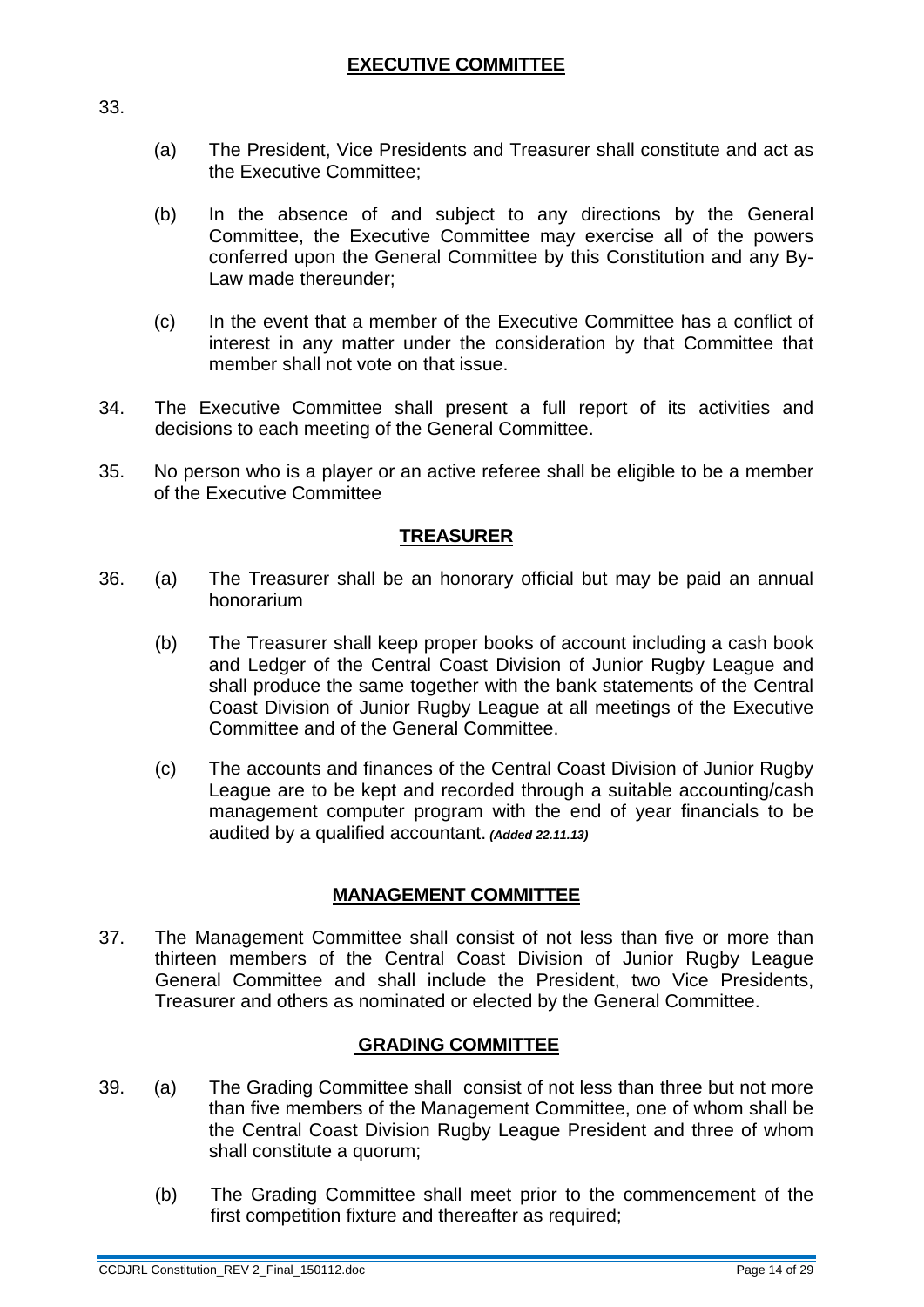(c) The duties of the Committee shall be to receive, record and check all registration forms and any other matters referred to it by the General Committee.

#### **JUDICIARY COMMITTEE**

- 40. (a) At the Annual General Meeting of the Central Coast Division Of Junior Rugby League or as soon thereafter as is convenient, the General Committee shall elect the Judiciary Committee, consisting of not less than three or more than five members who need not be members of the General Committee.
	- (b) Three members of the Committee shall form a quorum.
	- (c) No player or active referee shall be eligible to be a member of the Judiciary Committee
	- (d) The Judiciary Committee shall as soon as convenient after its election appoint one if its members to be Chairman
- 41. (a) A member of the Judiciary Committee shall not adjudicate upon any matter involving a Club or League with which he is associated.
	- (b) The Executive Committee shall appoint some other person in lieu of a member affected by subclause (a) in the event that there shall be less than three members qualified.
- 42. The duties of the Judiciary Committee shall be:-
	- (a) Investigate and deal with all reports of referees who have sent players from the field of play.
	- (b) Any other matter which the Central Coast Division of Junior Rugby League General Committee or Management Committee may from time to time delegate to the Judiciary Committee to determine.
	- (c) A full and proper record of all proceedings dealt with by it must be kept in a special book for that purpose.
- 43. (a) The Judiciary Committee may impose penalties by way of fine, suspension, disqualification, costs and/or expenses or by caution:
	- (b) The Committee shall nominate a date by which a monetary penalty, costs and/or expenses are to be paid or on which a period of suspension or disqualification will end.
	- (c) Decisions of the Committee which affect the future clearance of a player shall be notified to the League within seven days;
	- (d) The Chairman of the Committee shall retain all evidence tendered to the Committee until the matter is finalised.
- 44. A player may plead guilty or not guilty and not appear before the Committee in person in which case the Committee may adjudicate upon the matter without meeting in person unless it is directed so to do by the Executive Committee.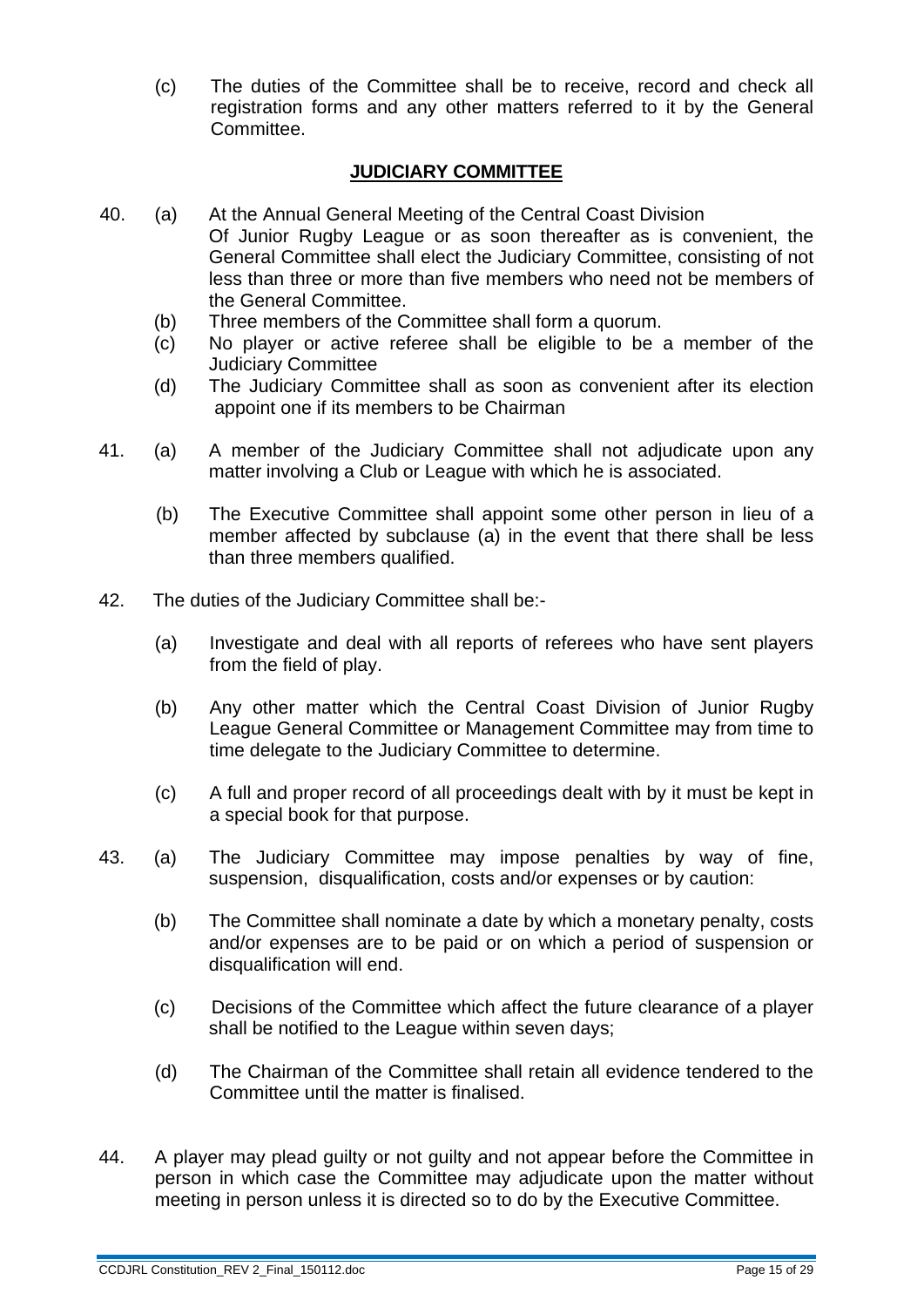#### **PROTESTS AND APPEALS**

- 45. (a) All Appeals to the Central Coast Division of Junior Rugby League shall be referred to the Appeals process of the Central Coast Rugby League for review and decision.
	- (b) A person or a Constituent Body other than a Central Coast Division of Junior Rugby League or Division may appeal to the League Appeals **Board**
	- (c) All appeals shall be subject to and conducted in accordance with subparagraphs 3(i), (ii) 5 and 7 of Clause 31 of the Constitution of the **League**
	- (d) An appeal fee of \$400 shall be lodged with the appeal to the Appeals Committee or Appeals Board and may at the absolute discretion of the Committee or Board be retained in the General Fund of the Region or the League or refunded in whole or in part in the event that the appeal is upheld in whole or in part.
	- (e) An appeal to the Appeals Committee or Appeals Board shall not operate as a stay of proceedings against the sentence of the Judiciary Committee.
	- (f) An appeal to the Appeals Committee shall be a new hearing.

46. (a) Every protest or application by a Constituent Body or affiliate to the Central Coast Division of Junior Rugby League General Committee other than an appeal shall be accompanied by the payment of a fee of one hundred dollars (\$100.00) or such other fee as may be prescribed.

- (b) Every appeal to the Central Coast Division of Junior Rugby League General Committee shall be accompanied by payment of a fee of four hundred dollars (\$400.00) or such other fee as may be prescribed.
- (c) Protests, applications and appeals by the Central Coast Division of Junior Rugby League shall be exempt from payment of fees.
- (d) (i) A protest, appeal or other application to the General Committee shall be lodged with the appropriate fee with the Central Coast Rugby League President either personally or by registered mail within five days of the date of the decision or incident concerned. Any game result protest during the final series must be lodged by the Monday preceding the game at 5pm. **(Amended 30.10.14)**
	- (ii) Such protest, appeal or other application shall be in writing in duplicate and shall state the grounds and nature of the evidence to be adduced in support thereof.
- (e) The Central Coast Rugby League President shall give the parties concerned in any protest, application or appeal to the General Committee at least twenty-four hours notice of the time and venue of the hearing.
- (f) If any application to the General Committee is successful or any protestor appeal upheld, the fees lodged may be refunded.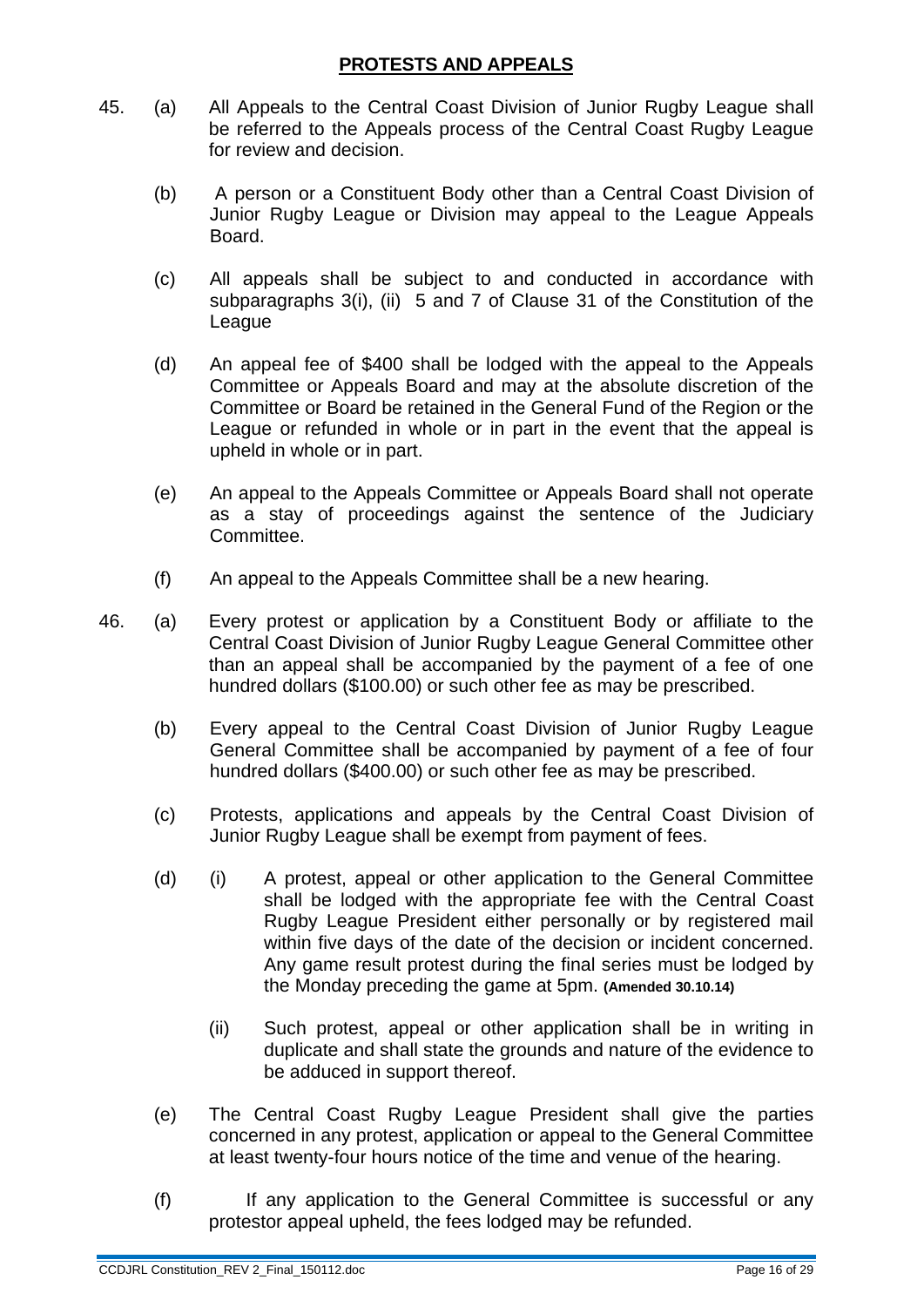- (g) The unsuccessful party to an application, protest or appeal will be responsible for such expenses incurred at the hearing as maybe allowed by the General Committee.
- 47. (a) Any person, Club or Constituent League aggrieved by a decision of the Judiciary Committee, Appeals Committee or General Committee of the Central Coast Division of Junior Rugby League may appeal to the Appeals Board of the League.
	- (b) Such appeals shall be subject to the Rule 31 of the Constitution of the League.

#### **DISCIPLINE**

- 48. (a) Any person being a member, player, coach, employee, official or other like person of the Central Coast Division of Junior Rugby League, or of a Club or Constituent League, against whom a complaint has been laid that such person:
	- (i) has been involved in misconduct; or
	- (ii) has been involved in conduct which is detrimental or prejudicial to the welfare and good image of Rugby League or of any of the Central Coast Division of Junior Rugby League, Club or Constituent League; or
	- (iii) has breached the Constitution or any By-law or Regulation of any of the aforementioned; or
	- (iv) has failed to comply with any direction or decision of any such body to the control of which he is subject,

 may be cited or caused to appear before the Management Committee to answer such a complaint.

- (b) A complaint against any such person pursuant to subclause (i) or (ii) above shall be lodged with the Central Coast Rugby League President within 72 hours of the incident giving rise to the complaint.
- (c) Complaints shall be in writing and lodged with the Central Coast Rugby League President with a fee of two hundred and fifty dollars (\$250.00). This fee does not apply to the Referees association
- (d) (i) Upon receipt of a complaint in accordance with (c) above, the Central Coast Junior Rugby League President shall convene a meeting of the Management Committee to investigate the complaint.
	- (ii) After hearing evidence from the complainant, the Management Committee may decide that there is a case to answer in which case the complaint shall be referred to the General Committee or Discipline Committee for determination of the complaint at a time and place to be notified to the Complainant and the Respondent giving at least twenty four hours notice if requested by the Respondent.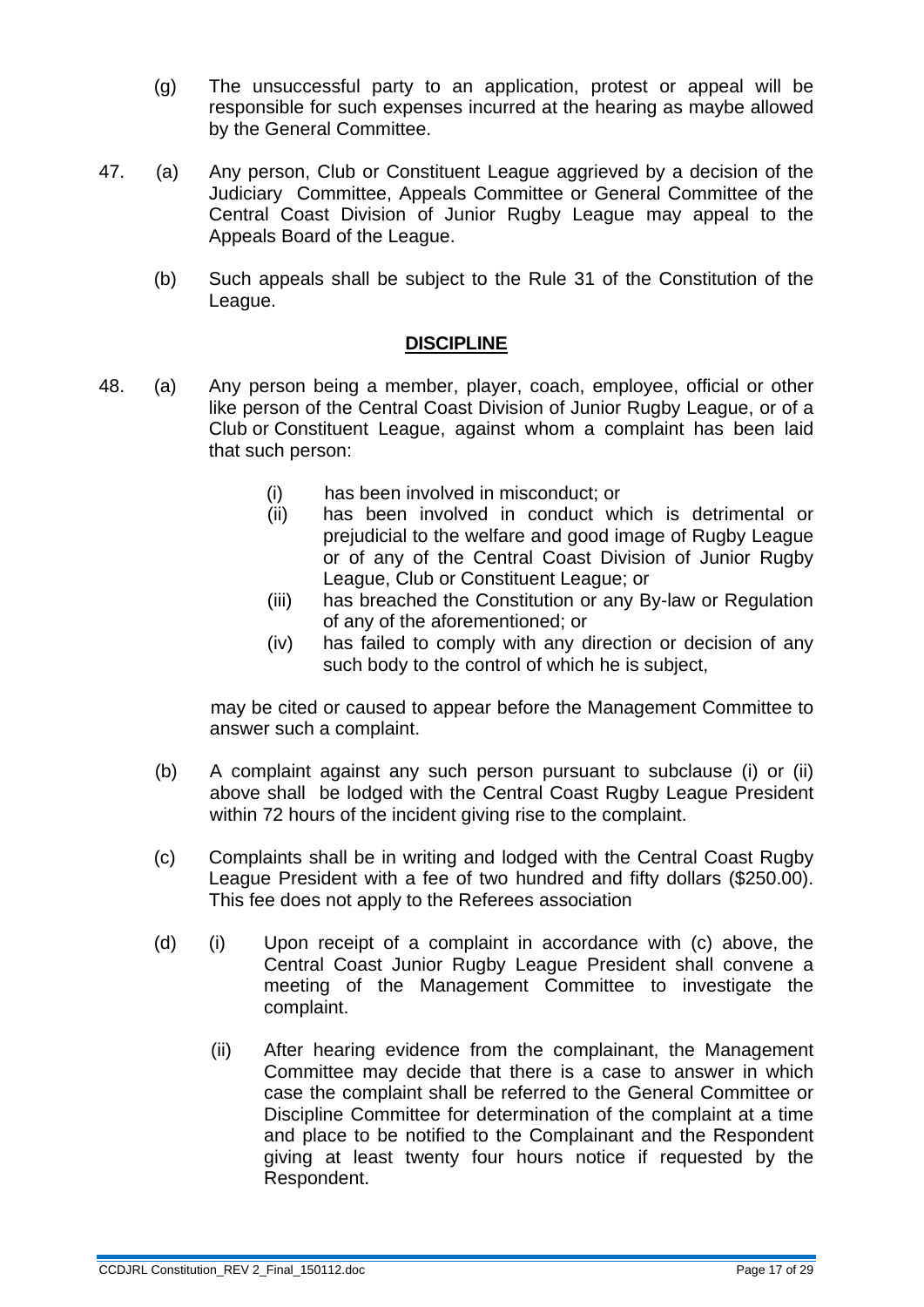- (iii) If after hearing evidence from the Complainant, the Management Committee decides there is no case for the Respondent to answer, the Management Committee shall dismiss the complaint.
- (iv) If after hearing evidence from the parties, the General Committee or Discipline Committee decides that the Respondent is guilty of an offence, it shall proceed to impose such penalty by way of caution, fine, suspension, disqualification or otherwise as it decides is appropriate.
- (v) Penalties imposed under (iv) above shall take effect on and from the date in which they are imposed.
- (vi) All evidence received by the Management, General Committee and/or Judiciary Committee shall be recorded in writing and/or audio sound equipment and shall be retained until the completion of the matter.
- (vii) At the completion of the matter the Committee may refund or retain the lodgment fee at its discretion.
- 49. (a) The General Committee may inquire or call upon any Club or Constituent League to inquire into any matter which adversely affects or is likely to affect adversely the control, welfare, interest or image of any Club or Constituent League or of the Central Coast Division of Junior Rugby League or the game of Rugby League.
	- (b) The General Committee may delegate its function and power under subrule (a) above to the Executive Committee, Management Committee or Judiciary Committee.
	- (c) If after conducting an inquiry into any such matter pursuant to subrule (a) a finding is made that a Club, Constituent League, player, coach, employee or other like person has been guilty of any of the matters therein prescribed, the General Committee may impose a penalty and take such disciplinary action as it deems appropriate including a fine, suspension, disqualification, expulsion or otherwise.
- 50. (a) The General Committee may inquire into any matter involving any Club or Constituent League which adversely affects or is likely to affect adversely the control, welfare, interest or image of any Club or Constituent League or of the Central Coast Division of Junior Rugby League or the game of Rugby League.
	- (b) The General Committee may delegate its function and power under subrule (a) above to the Executive Committee, Management Committee or Judiciary Committee.
	- (c) Where a finding is made that a Club or Constituent League has been guilty of any of the matters prescribed in subrule (a) above, the General Committee shall act in accordance with Rule 49 (c) of these Rules.
- 51. (a) Any person, Club or Constituent League found guilty and penalised in accordance with the foregoing rules may appeal by lodging an appeal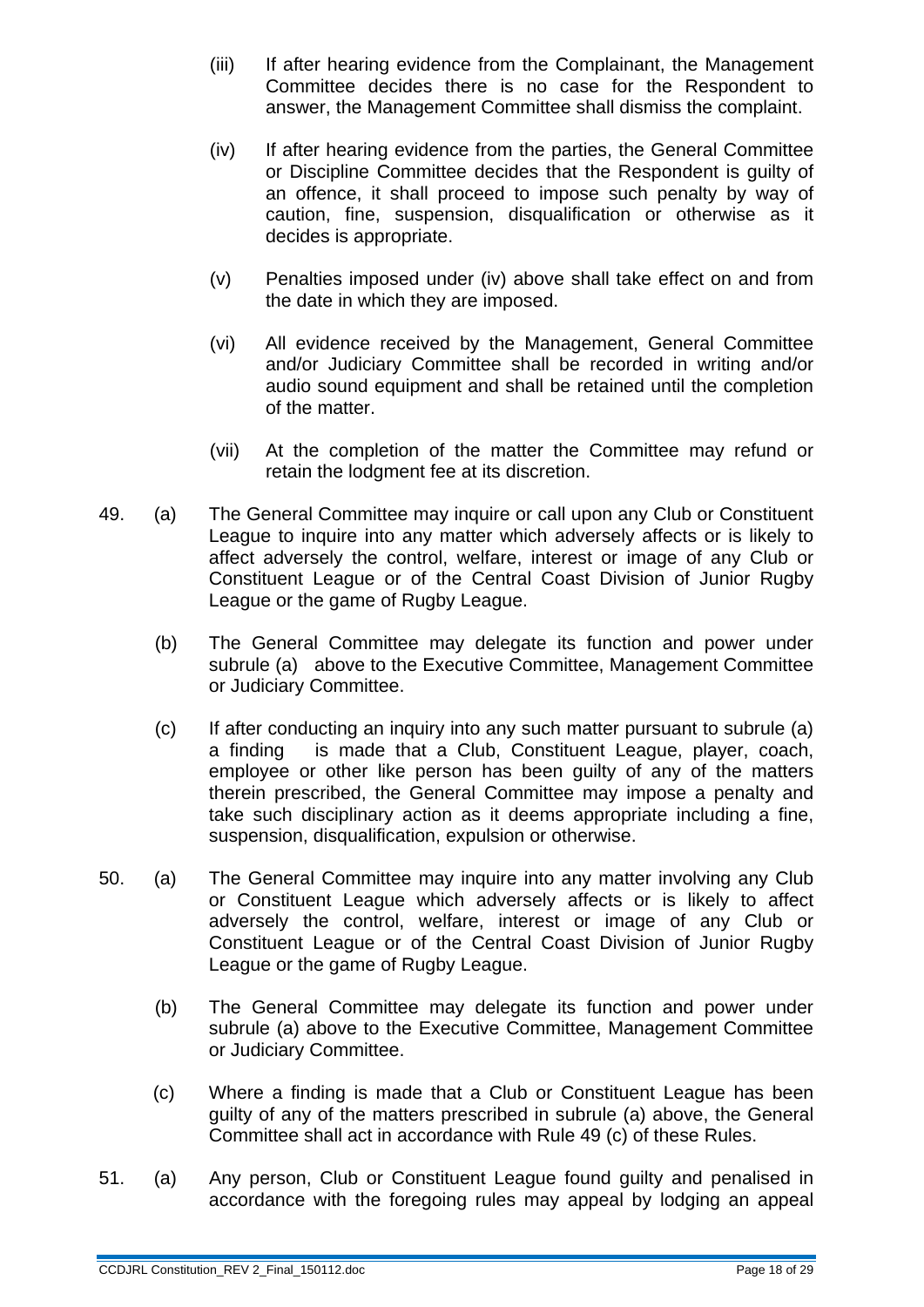with the General Manager of the League within five days of the date on which the decision is communicated to them.

- (b) Any such appeal shall be lodged in accordance with Rule 31 of the Rules of the League.
- (c) The decision of the Appeals Board shall be final and binding on all parties

#### **REGISTRATION AND RESIDENTIAL QUALIFICATIONS OF PLAYERS**

- 52. (a) The provisions of Rule 46 of the Rules of the League shall be read and form part of these Rules as though reprinted in full herein.
	- (b) A player shall not be registered as such unless he is a bona fide resident of the Division in which he seeks to play provided that a player whose registration has been accepted by the Central Coast Division of Junior Rugby League and has played one game without protest or complaint shall be deemed a bona fide resident of that Division in which the Central Coast Division of Junior Rugby League is located.
	- (c) A player transferring from one Club to another shall not play for the latter until he is registered with the Central Coast Division of Junior Rugby League and the League.
	- (d) An applicant for registration shall at the time of application pay to the Club such fees by way of capitation fee or any other fees including the Sporting Injuries Insurance levy, as the League and Central Coast Division of Junior Rugby League may determine.
	- (e) Any Club seeking to register a player shall immediately forward the Certificate of Registration to the Central Coast Rugby League and the League.
	- (f) A player using an assumed name shall be registered in his given name.
	- (g) Clearances shall be in the approved form and be endorsed by the Club Secretary/Registrar, Central Coast Junior Rugby League and Chief Executive Officer /Treasurer of the League.
	- (h) Clearances for members of a Club which has been dissolved, become defunct or decided not to enter a team shall be issued by the Leagues Qualification and Permit Committee to comply with Rule 46 of the League's Constitution and these Rules.
	- (i) (i) An application for clearance shall be in writing in the approved form and forwarded to the Club from which the clearance is sought
		- (ii) In the absence of any good reason for failure to do so, the Club or Central Coast Division of Junior Rugby League from which the clearance is sought shall issue the clearance within ten days of receipt of the application failing which the League may inquire and satisfy itself that a clearance is appropriate. Such a clearance shall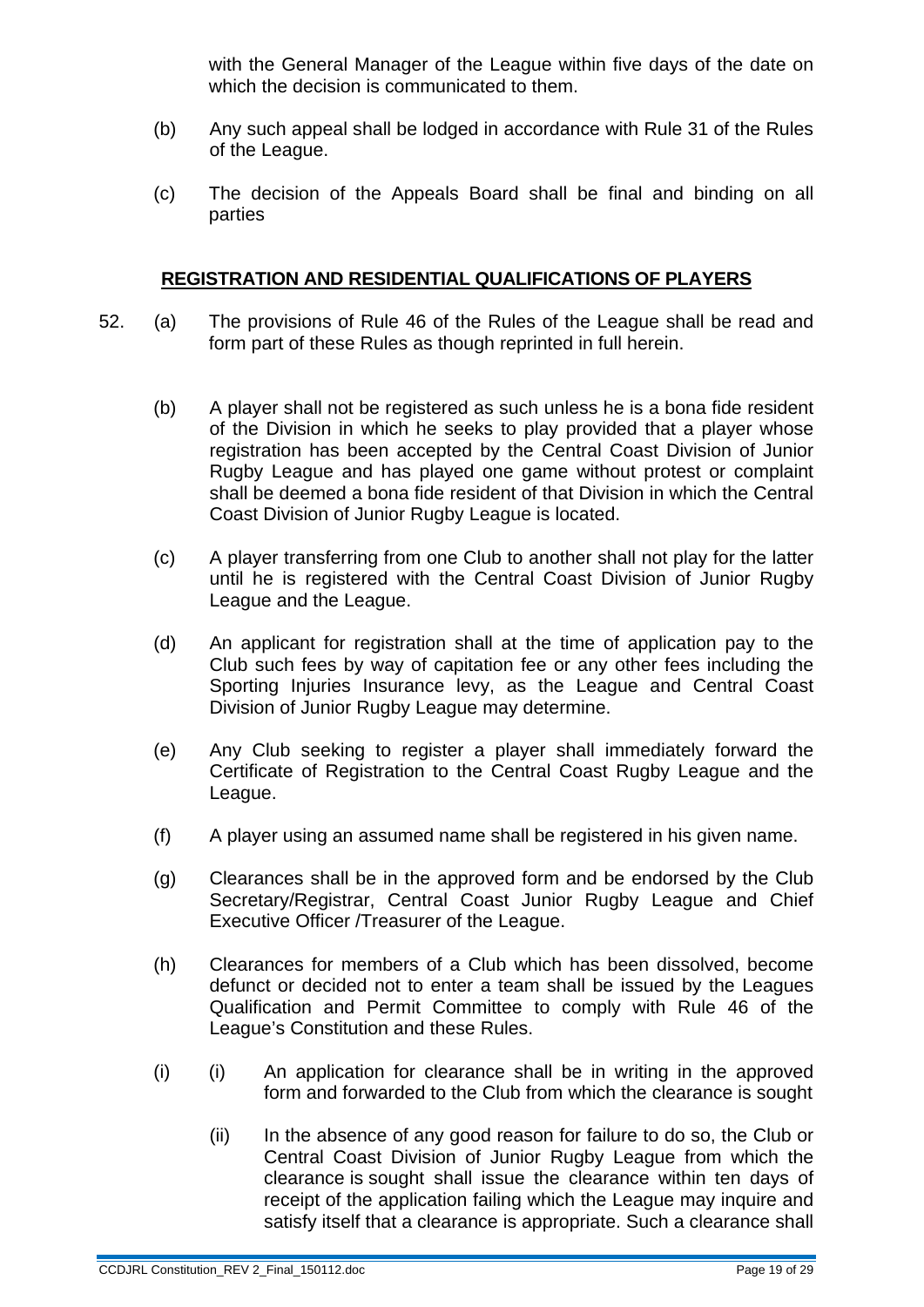be valid and conclusive notwithstanding any subsequent objection from the Club or Central Coast Division of Junior Rugby League

- (j) With the exception of mini-league a clearance may not be issued nor a player be registered for the current season in the Central Coast Division of Junior Rugby League after the  $30<sup>th</sup>$  June in that year.
- (k) A player under suspension or disqualification may be granted a clearance if required and be registered prior to 1<sup>st</sup> July in any year but must not play until his suspension or disqualification is complete.
- (l) Notwithstanding rule 54 (b) a player having completed at least one year as a player registered with a Club may complete the balance of the season with that Club notwithstanding that he is no longer a bona fide resident.
- (m) A Club or Constituent Body or any person acting on their behalf shall not approach a player registered with another Club with a view to having that player play for it without the prior written permission of the Club with which he is registered.
- (n) A player shall not play with more than one Club in any Competition in the same year without the approval of the Grading Committee. *(Amended 22.11.13)*

#### **REPRESENTATIVE TEAMS**

- 55. (a) All registered players shall make themselves available for selection in Central Coast Division of Junior Rugby League, Country , State or Australian teams as required.
	- (b) A player shall not be required to sign nor shall he enter into a contract with any Constituent Body or League, the terms of which have the effect of excluding him from the restraints and responsibilities imposed upon him by this Constitution.
	- (c) A player who makes himself unavailable for or withdraws without dispensation from any representative team or any team deriving therefrom under the control of the Central Coast Division of Junior Rugby League or the League shall not play in any team until the commitments of those representative teams have been completed.
	- (d) Dispensation may be granted by the Central Coast Division of Junior Rugby League Management Committee or the League Executive Committee.

#### **RESTRICTIONS ON PLAYING**

- 56. (a) A Constituent League or Club shall not permit any team to participate in any match, competition or fixture with or against any organisation not subject to the control of the Central Coast Division of Junior Rugby League without the prior written approval of the Central Coast Division of Junior Rugby League first had and obtained.
	- (b) No person under suspension or disqualification shall be eligible to be a member, coach, official, or employee of a Club, Central Coast Division of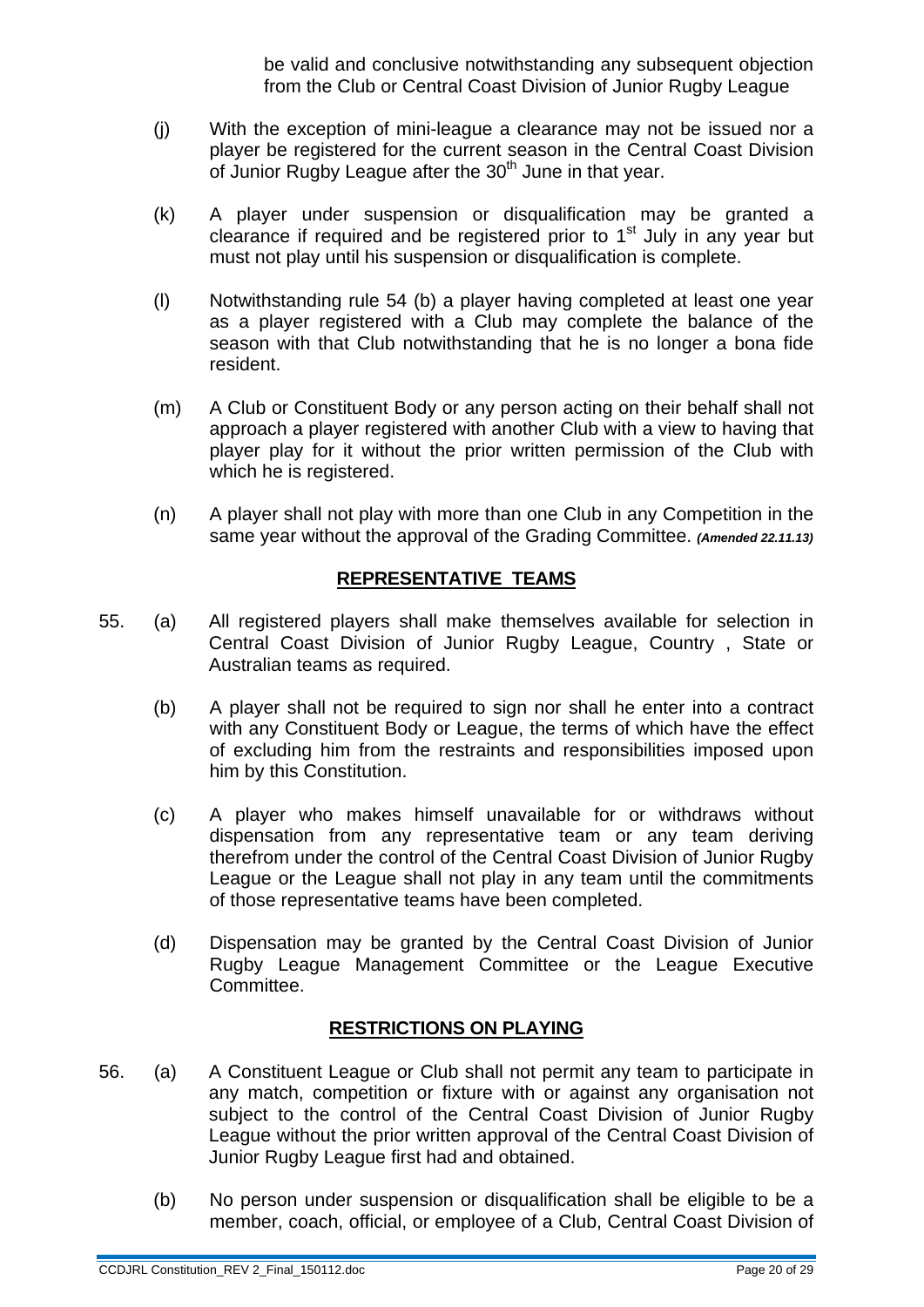Junior Rugby League or Constituent League during the currency of such suspension or disqualification other than a player coach who has been suspended by a Judiciary Committee as a player only.

- (c) (i) No person whose name appears in a register of defaulters kept by the League shall be eligible to be a member, player, coach, official or employee of a constituent body, unless and until his name shall have been removed from such register
	- (ii) Any person who is in default of any financial obligation to any Constituent Body, may be nominated to the league as a defaulter provided:

The minutes of the meeting of the constituent body most recently prior to 30 November contain a minute detailing the circumstances of the indebtedness and attempts to recover the amounts outstanding and

Such nomination is received by the league on or before 31 December and Documentary proof of continuing indebtedness is submitted with such nomination

#### **PERSONS BOUND BY CENTRAL COAST DIVISION OF JUNIOR RUGBY LEAGUE CONSTITUTION AND COUNTRY RUGBY LEAGUE CONSTITUTION**

57. Constituent Bodies, Constituent Leagues and all officials, players, coaches, employees and members thereof shall be bound by this Constitution and the Constitution of the League.

#### **FINANCE AND PROPERTY**

- 58. Prior to the date fixed by the League as the date of its Annual General Meeting, the Central Coast Division of Junior Rugby League shall remit such affiliation fee as may be required of it.
- 59. (a) The General Committee shall from time to time impose levies on each Club or Constituent League on the basis either of a direct or flat charge or quota and/or a percentage of gate receipts at all or any matches played under the control of the Central Coast Division of Junior Rugby League.
	- (b) The General Committee may from time to time require the Constituent Leagues and Clubs to pay such fees and charges for registration or players' affiliation and such other purposes as it may from time to time determine.
	- (c) The General Committee may in its discretion remit or refund any part of money due or paid to it by any Constituent League or Club.
	- (d) Each Club and Constituent League shall furnish to the General Committee a Financial Statement of its affairs duly audited by a qualified person at least seven days prior to the Annual General Meeting of the Central Coast Division of Junior Rugby League.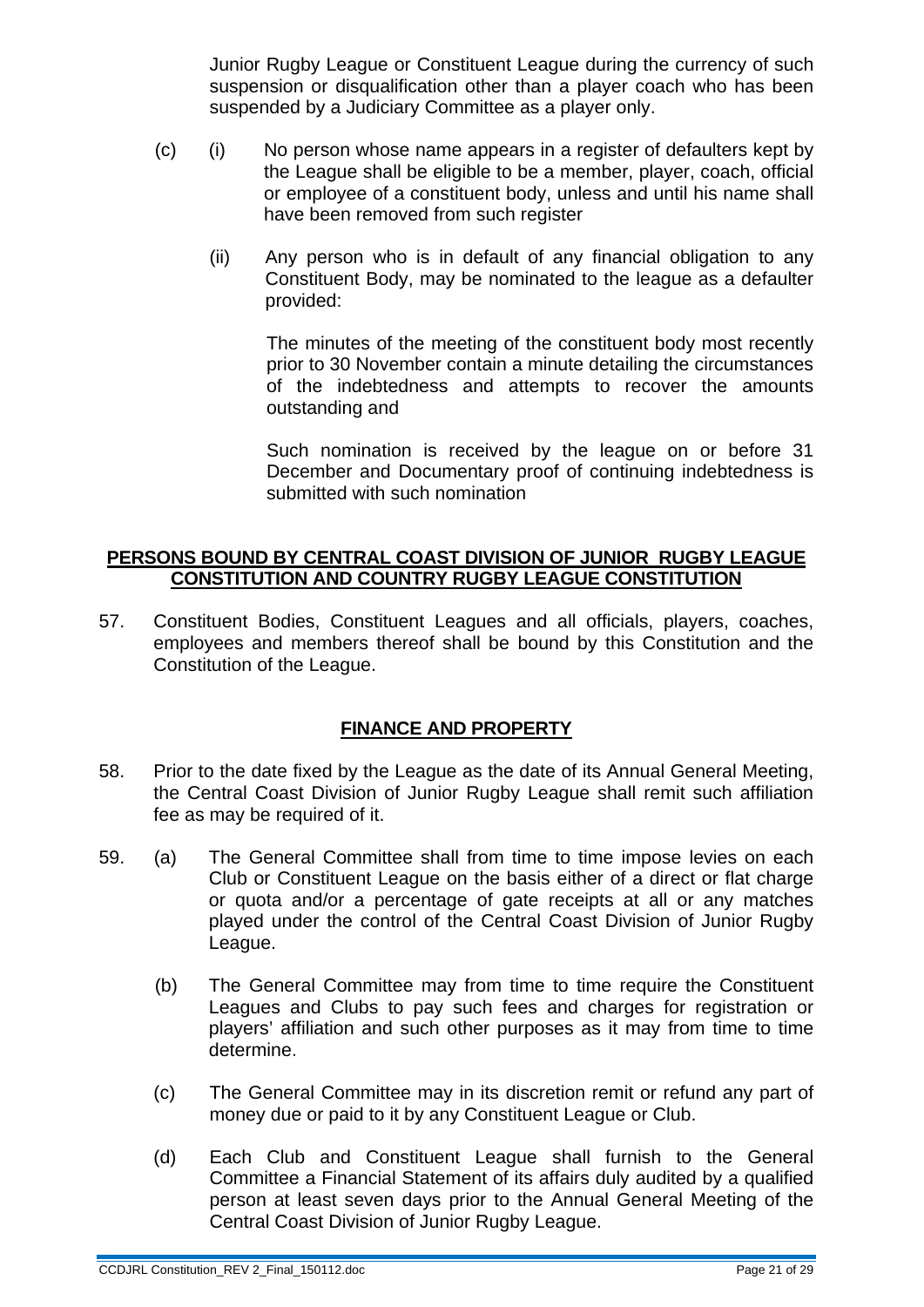- 60. The financial year of the Central Coast Division of Junior Rugby League shall commence not later than 1<sup>st</sup> October in each year.
- 61. (a) The Executive Committee of the Central Coast Division of Junior Rugby League shall keep proper account of the property of the Central Coast Division of Junior Rugby League and of all moneys received or expended by it and cause an Annual Report and Financial Statement audited by a qualified person to be presented at the Annual General Meeting.
	- (b) A copy of such Annual Report and duly audited Financial Statement shall be forwarded by the Central Coast Junior Rugby League Treasurer received by the Chief Executive Officer/Treasurer of the League not later than four days prior to the date of the Annual General Meeting of the League.
- 62. (a) All property of the Central Coast Division of Junior Rugby League shall vest in the Central Coast Division of Junior Rugby League and shall be controlled by the Executive Committee for the time being.
	- (b) The Executive Committee for the time being shall have power to enter and defend all proceedings legal or otherwise in respect of the property of the Central Coast Division of Junior Rugby League.
	- (c) Contracts and engagements on behalf of the Central Coast Division of Junior Rugby League shall be entered into in the name of the Central Coast Division of Junior Rugby League.
	- (d) The members of the Executive Committee, Management Committee and/or General Committee shall be indemnified from the assets of the Central Coast Division of Junior Rugby League against personal liability arising out of any contract or engagement or for legal expenses or damages awarded against the Central Coast Division of Junior Rugby League in any legal matter or litigation by or against the Central Coast Division of Junior Rugby League.
	- (e) The Central Coast Division of Junior Rugby League may institute such actions, suits, and proceedings as it needs to against all or any of the officials or members of the Central Coast Division of Junior Rugby League and/or any Constituent League and/or Club:-
		- (i) to obtain and recover possession of any books, documents, correspondence and records, the property of such Body or League;
		- (ii) to enforce payment of money due to the Central Coast Division of Junior Rugby League whether under contract levy fine or otherwise howsoever; and/or
		- (iii) generally to safeguard the assets property and rights of the Central Coast Division of Junior Rugby League
	- (f) The assets and income of the Central Coast Division of Junior Rugby League shall be applied solely in furtherance of its objects and no portion shall be distributed directly or indirectly to the members of the Central Coast Division of Junior Rugby League except as bona fide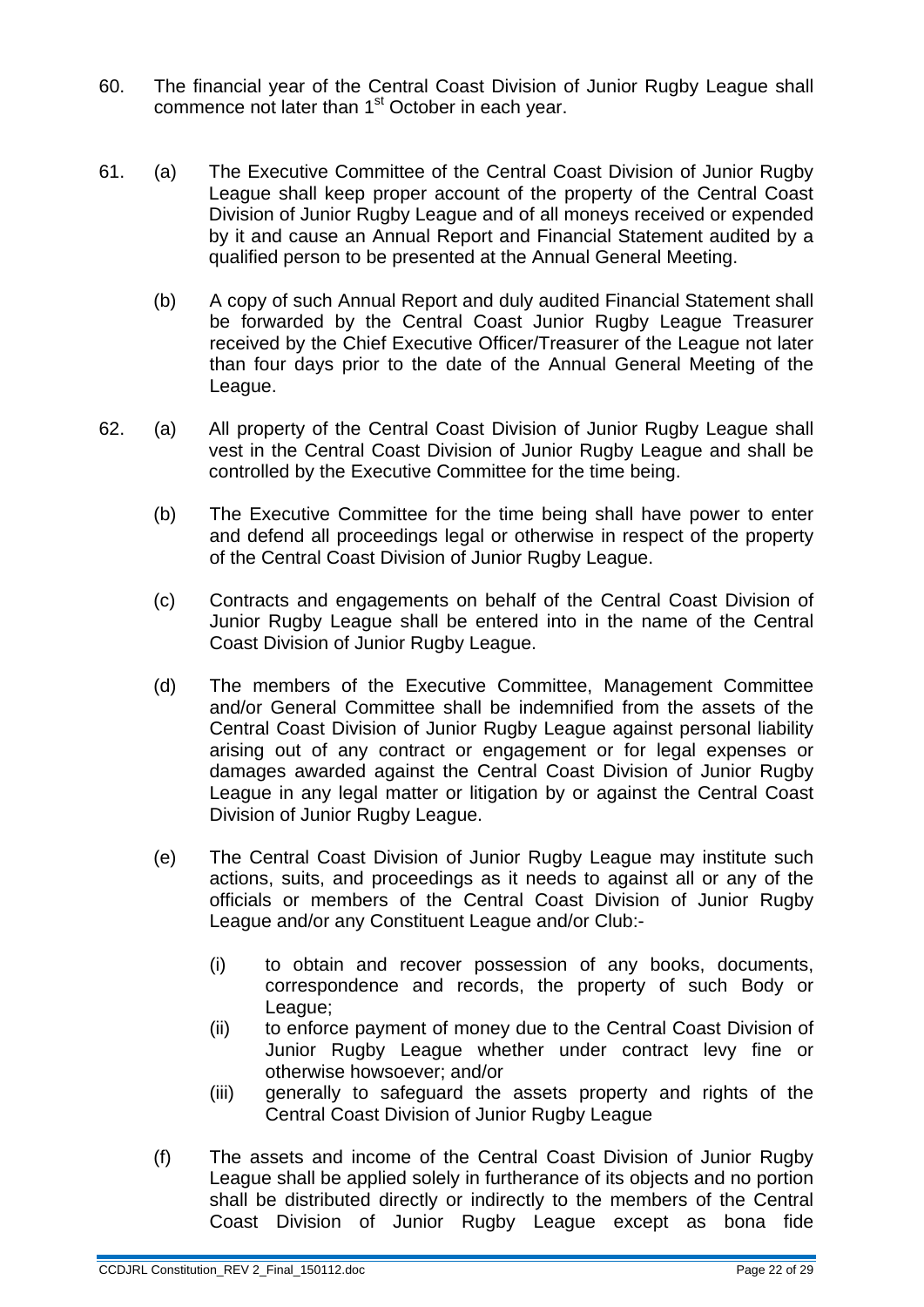compensation for services rendered or expenses occurred on behalf of the Central Coast Division of Junior Rugby League.

- (g) In the event of the Central Coast Division of Junior Rugby League being dissolved, the amount which remains after such a dissolution and the satisfaction of all debts and liabilities, shall be transferred to any organisation which has similar objects and which is exempt from income tax.
- (h) Where it furthers the objects of the Central Coast Division of Junior Rugby League to amalgamate with any one or more Central Coast Division Rugby Leagues or organisations having similar objects, the other Central Coast Division Rugby League or organisation must have rules prohibiting the distribution of its assets and income to members and must be exempt from income tax.
- 63. (a) This Constitution shall not be altered unless the proposed alteration is approved by two-thirds majority at a General Meeting of the Central Coast Division of Junior Rugby League
	- (b) Notice of any proposed alteration of this Constitution shall be given to the Central Coast/Newcastle Regional Area Manager at least twenty one (21) days before the date appointed for the holding of the General Meeting at which it is intended to submit such proposed alteration.
	- (c) The Chairman shall on a matter of urgency and with the consent of twothirds of the meeting waive the requisite twenty one days notice provided that there are two thirds of the full voting strength in attendance.
- 64. This Constitution and all by-laws made thereunder shall bind the Central Coast Division of Junior Rugby League and every Constituent League and every Club associated with the Central Coast Division of Junior Rugby League or any Constituent League. All members of every such Club and every such League or Club shall be deemed by virtue of such membership or association to have agreed to be bound by this Constitution and all by-laws thereunder and by the Constitution of the League and all by-laws and regulations made thereunder.
- 65. (a) The President of the Central Coast Rugby League shall submit By-Laws for approval on an annual basis to the League not later than twenty one days after the date of the Central Coast Division of Junior Rugby League Annual General Meeting.
	- (b) Disputes arising from breaches or interpretation of By-Laws shall not be the subject of an appeal to the Appeals Board of the League.

#### **MULTIPLE PREFERENCE VOTING**

- 67. (a) In any ballot where there are two or more positions to be filled and there are more candidates than there are positions vacant, the system of voting shall be multiple preference.
	- (b) In any such ballot the Returning Officer shall adopt the following procedure;

The votes shall be classified into two categories as follows:

CCDJRL Constitution\_REV 2\_Final\_150112.doc Page 23 of 29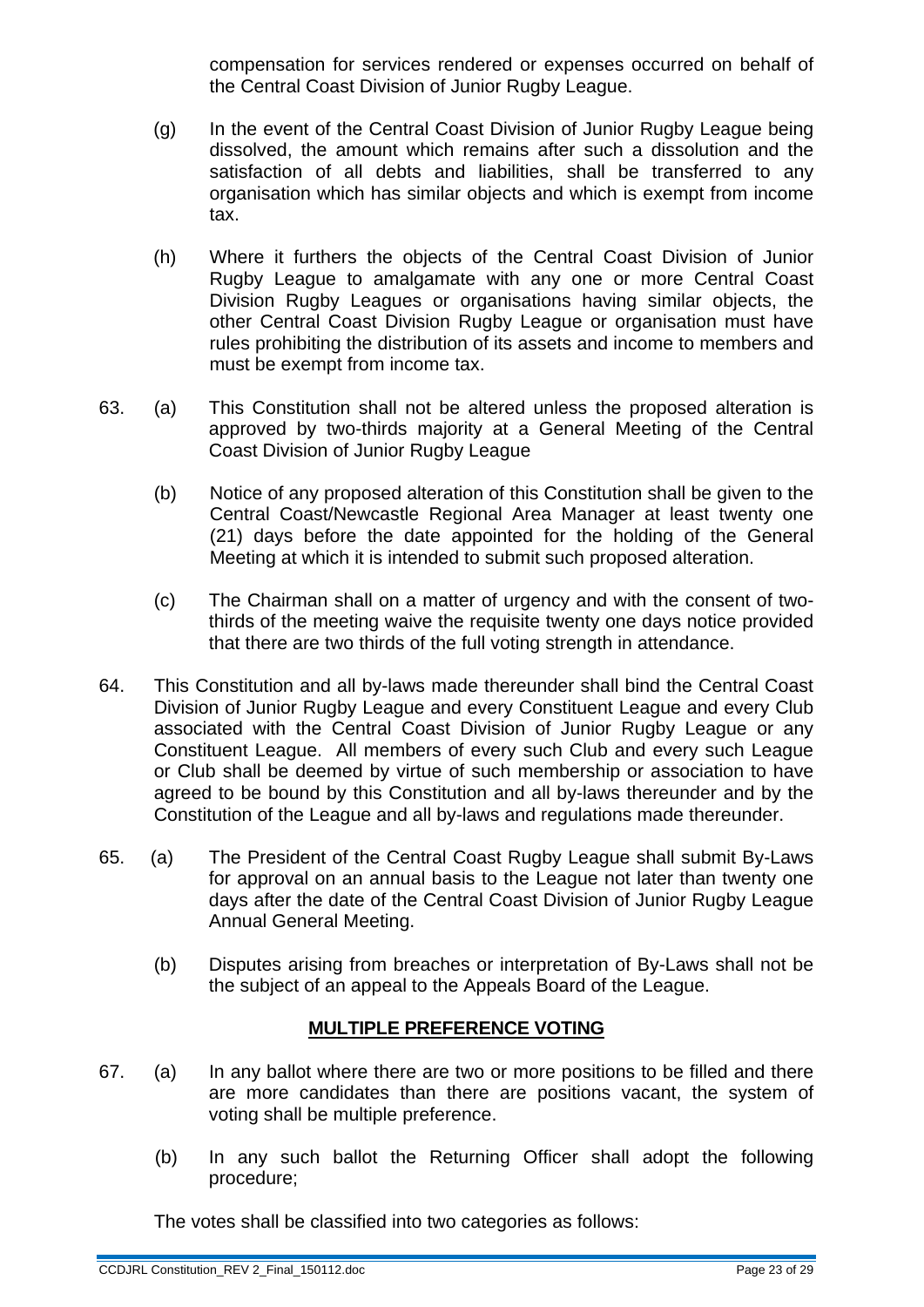- (1) (a) The preference votes to the number of vacancies to be filled shall be termed the "primary votes" votes and shall have equal value in the first count and be credited to the candidate for whom they are cast, whether marked 1, 2, 3 etc according to the number of vacancies
	- (b) The preference votes beyond those referred to in (a) shall be termed the "secondary" votes, shall have rank according to their numerical order
- (2) The "primary" votes shall first be counted and a list shall be prepared of the candidates in order according to the primary votes cast for them. The candidate who is lowest on the list thus compiled shall be excluded from election
- (3) Each ballot paper on which such excluded candidate received the first preference of "primary" votes shall then be scrutinised as regards the "secondary" votes, and the next available preference (secondary) on each ballot paper shall be added to the total credited to each unexcluded candidate on the first count
- (4) On the conclusion of the second count the candidate then lowest on the list shall be excluded. Each ballot paper on which such candidate received the first preference of "primary" votes shall be scrutinised as regards the "secondary" votes, and the next available preference vote (secondary) on each ballot paper shall be added to the total credited to the respective remaining candidates on the first and second counts. Should the next available preference vote be cast in favour of an excluded candidate it shall be disregarded and the next available preference vote cast in favour of a remaining candidate shall be added to the total credited to the candidate. This process of exclusion and distribution of "secondary" votes shall be repeated until only the number of candidates required to fill the vacancies remain.
- (5) In the case of an equality of votes during the progress of the count, that candidate shall be excluded who has the lowest number of higher preference votes, for which purpose the whole of the preference on the ballot paper shall rank according to the numerical order. In the event of an equality of higher preference votes, the Returning Officer shall decide by lot from the hat which candidate shall be excluded.
- (6) In determining which candidate is next in order of preference the votes which have been counted for any candidate who has been excluded shall not be considered and in order of the votes preference shall be considered on the next available preference which ballot paper has not been previously transferred. The ballot paper for an excluded candidate does not become exhausted in the process of the count.

#### **CENTRAL COAST DIVISION OF JUNIOR RUGBY LEAGUE LIFE MEMBERSHIP**

68. (a) Nominations for Life Membership of the Central Coast Division of Junior Rugby League must be proposed by a member of the General Committee or by an affiliated body. Nominations will close four (4) weeks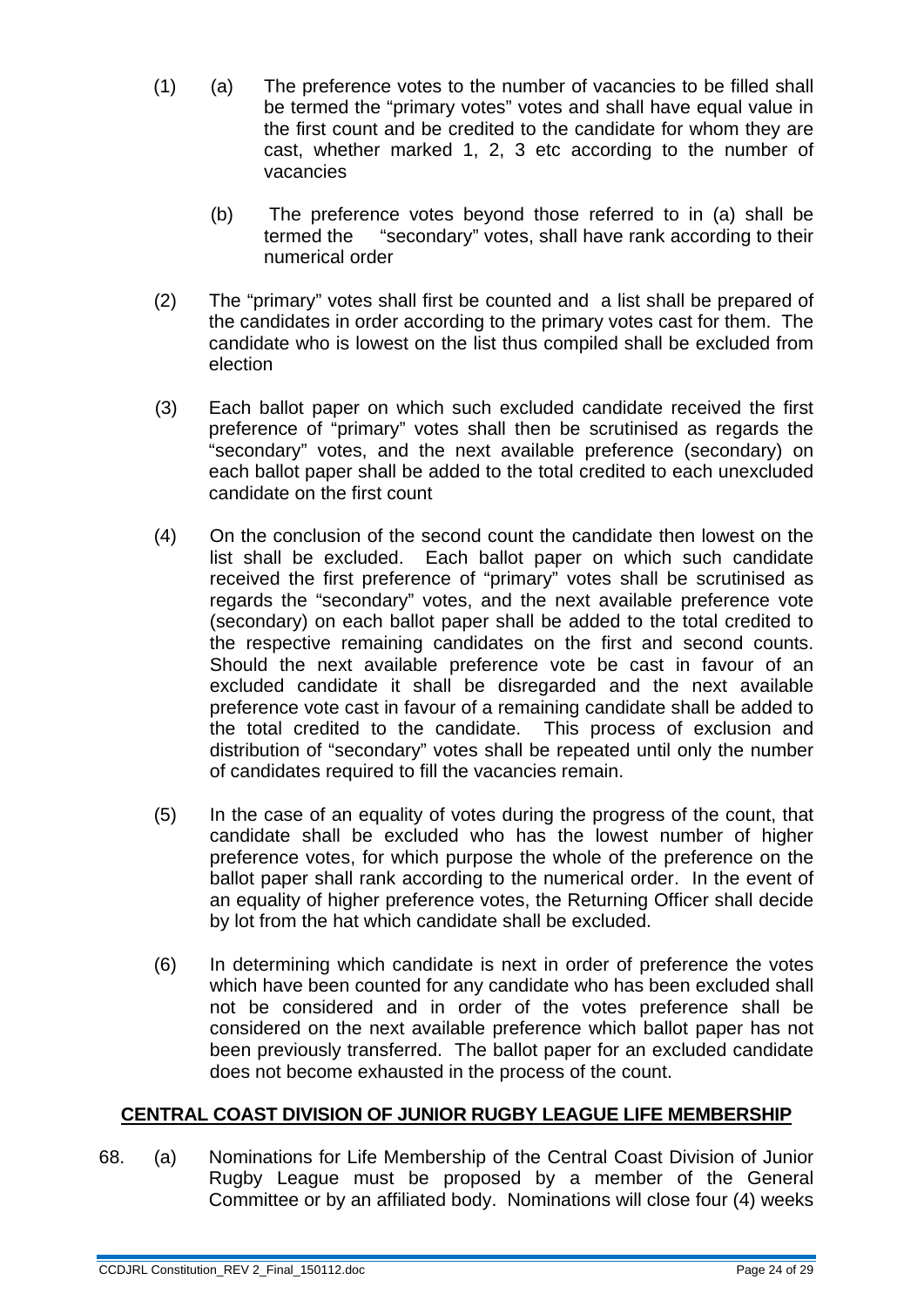prior to the Central Coast Division of Junior Rugby League Annual General Meeting.

- (b) All nominations must be in writing, giving the full name and credentials of the nominee
- (c) The Management Committee must furnish a report on the correctness or otherwise of the credentials submitted
- (d) There must be at least sixty percent of all the full voting strength of the Annual General Meeting in attendance before an election for Life Membership will be conducted
- (e) A delegate may record an affirmative vote for neither but not more than two of the nominees for Life Membership
- (f) The two nominees receiving the highest number of affirmative votes, provided that such number is at least sixty percent of those voting, shall be declared Life Members
- (g) The privileges and obligations of life membership are prescribed by By-Laws. A breach of By-Laws may render the Life Member liable to forfeit those privileges. Life memberships may be cancelled by a resolution passed by sixty per centum of those members present at an Annual General Meeting who are entitled to vote and do so.
- (h) Life Membership entitles the holder and one companion to admission to all matches played in the League area
- (i) Life Membership medallions are not transferable
- (j) In the event of a Life Member losing his medallion and the General Committee being satisfied that a duplicate should be issued to him he may purchase one through the General Committee at such fee as may be prescribed
- (k) Life Membership shall be forfeited by illegal use or transference of medallion
- (l) Life Members shall be eligible for election to membership of the General **Committee**
- (m) Life Members are not allowed to vote at any meetings unless as elected members of the General Committee
- (n) All CCDJRL life members are to receive a Life Members Collared Shirt every five (5) years. Life Members who are deceased or hold a position on the CCDJRL Executive or Management Committee do not qualify. *(Added 22.11.13)*

#### **INDEMNITY**

69. It is a condition of membership of the Central Coast Division of Junior Rugby League and each member acknowledges: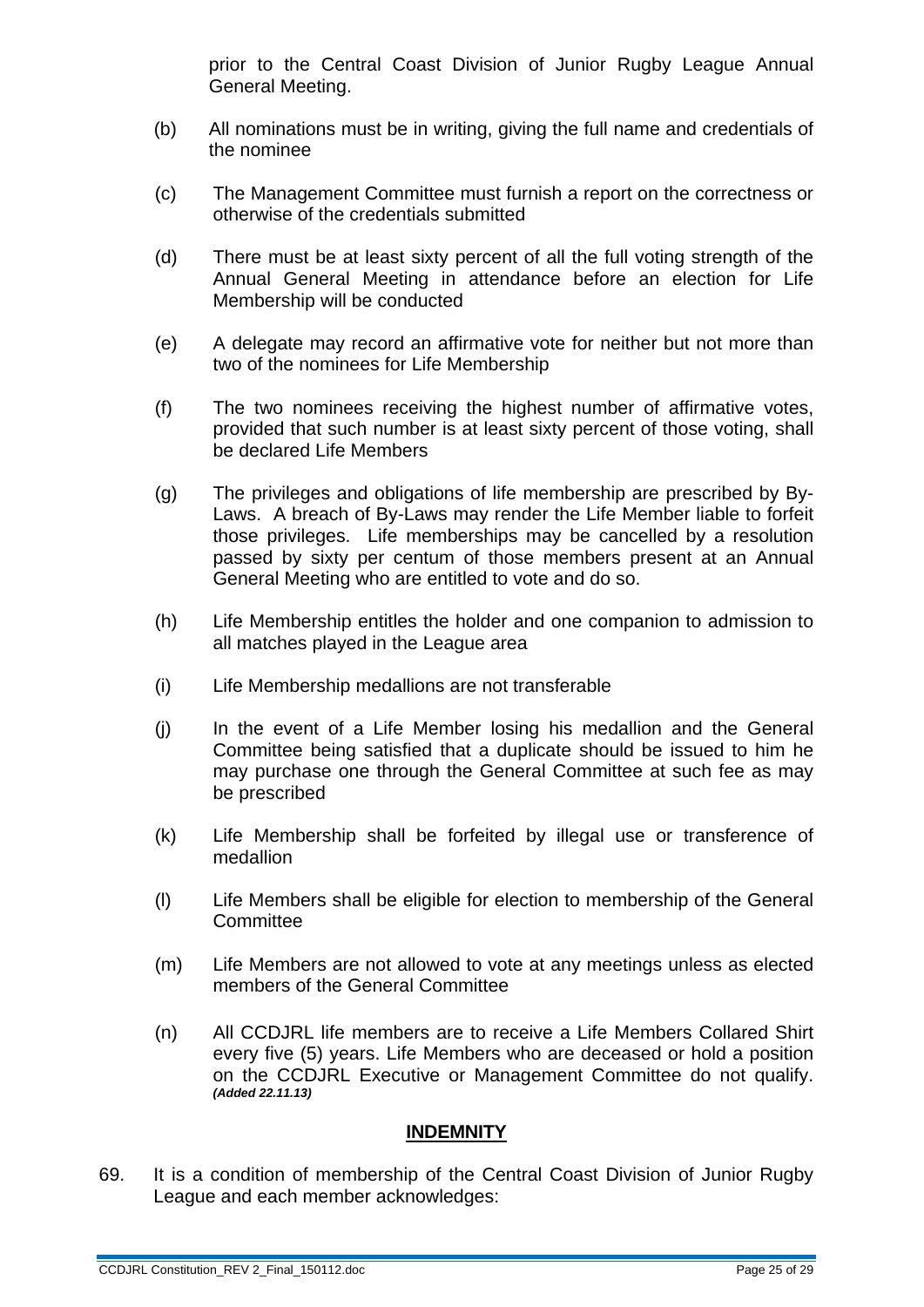- (i) that membership is conditional on continued observance of and compliance with the provisions of this Constitution and the Rules and Regulations and By-Laws made thereunder and the Constitution and Rules and Regulations of the League;
- (ii) that he will accept the decisions and directions of the Central Coast Division of Junior Rugby League and the League made in accordance with the powers conferred upon them;
- (iii) that he will not during the currency of his membership or at any time thereafter, should he cease to be a member, take any court proceedings for damages for negligence, trespass, assault or breach of duty of care arising out of any act or omission of the Central Coast Division of Junior Rugby League, the League, any Constituent Body or any of their members, officials or employees, or for injury or damage suffered in or arising out of any game or training programme under the control, direction or supervision of the Central Coast Division of Junior Rugby League, the League and any of its Constituent Bodies or Constituent Leagues or in respect of any breach of their Constitution, Rules and Regulations and By-Laws;
- (iv) that in the event of any person commencing any such proceedings against a member or sometime member of the Central Coast Division of Junior Rugby League, the Central Coast Division of Junior Rugby League, the League or any of its Constituent Bodies or Constituent Leagues or their officials or in the event of any person or organisation against whom or which proceedings have been commenced seeking indemnity or contribution from any of them, the member or sometime member for himself, his heirs, successors and assigns indemnifies and keeps indemnified all or any of the bodies herein before mentioned and any of their officials and their employees against any Order of the Court or award for damages and legal costs and disbursements which may be ordered or awarded or given against them;
- (v) that the Indemnity herein contained may be pleaded in bar to any such proceedings aforesaid.
- (vi) (a) the right, if any, of any member, coach, player, official or employee of the Central Coast Division of Junior Rugby League or of a Constituent Body or Constituent League to seek compensation against any other member, coach, player, official or employee of the Central Coast Division of Junior Rugby League, Constituent Body or Constituent League or the Central Coast Division of Junior Rugby League, Constituent Body or Constituent League themselves or against any referee or touch judge engaged in any fixture under the control of the aforementioned for personal injury including death shall be limited.
	- (b) if any such person shall suffer any injury including death whilst engaged in training or playing the game of Rugby League and a cause of the injury or death was the negligence, trespass, assault or a breach of other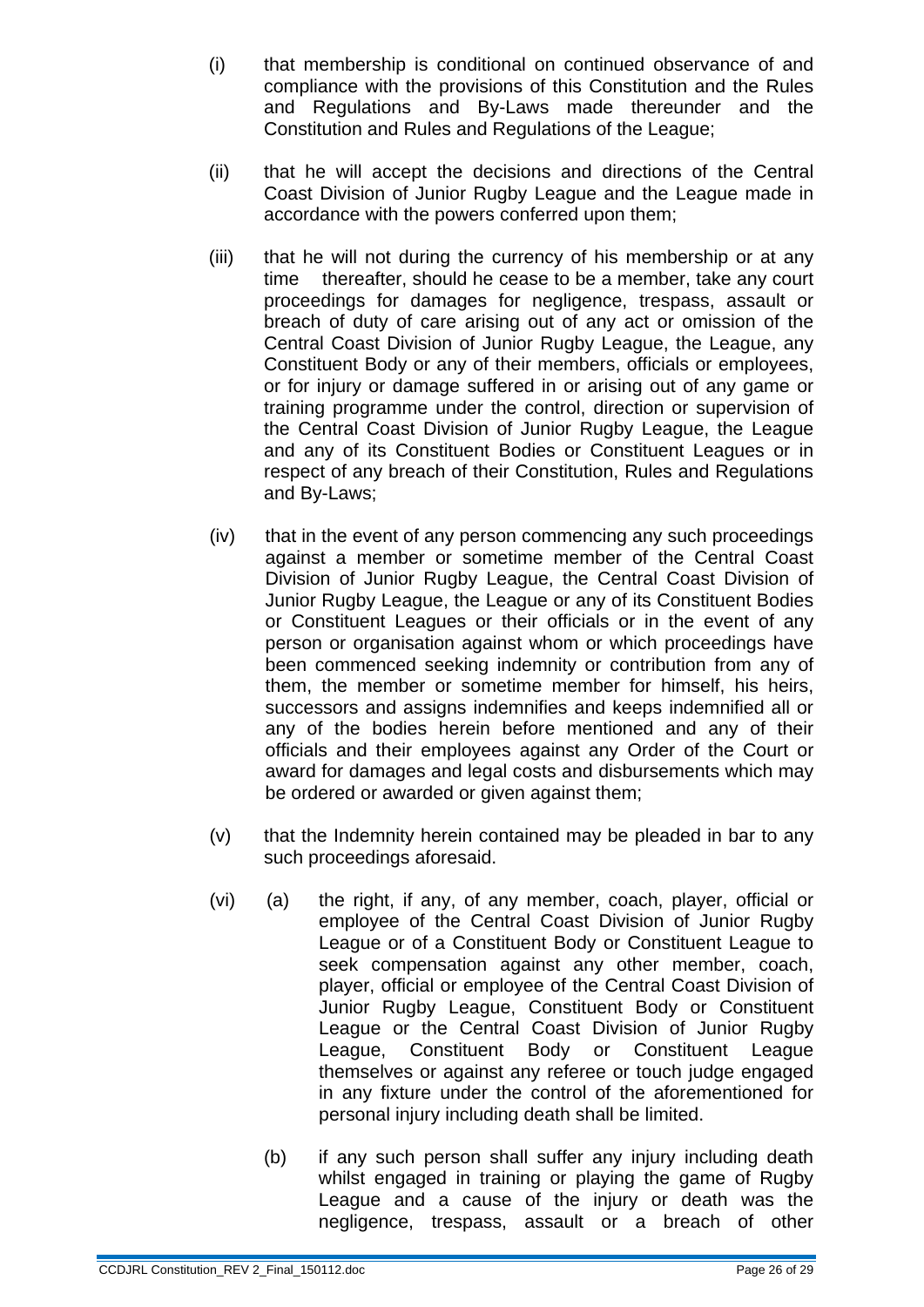obligations imposed by law on any of the persons or bodies named in clause 6 (vi) (a) then the liability of the those persons or bodies is limited to the extent to which they are entitled at law to an indemnity for such liability under any insurance policy held by the Central Coast Division of Junior Rugby League and the amount which the insurer is obliged to pay under the policy, or in the liquidation of the insurer, the amount which any or those persons or bodies can recover whichever is the lesser and/or the amount of insurance payable by the Sporting Injuries Scheme under the Sporting Injuries Insurance Act, 1978 and any policy of insurance he may have entered into on his own behalf.

- (c) If the said persons or bodies or any of them are not entitled at law to an indemnity by an insurer for whatever reason, their liability not covered by their policy is nil.
- (d) every such person agrees that this limitation of liability applies after the person making the claim ceases to be a member of the Central Coast Division of Junior Rugby League, Constituent Body or Constituent League.

#### **MISCELLANEOUS**

- 70. (a) The Common Seal of the Central Coast Division of Junior Rugby League shall be kept in the custody of the public officer who shall be the Central Coast Division of Junior Rugby League Operations Manager
	- (b) Except as otherwise provided by these rules, the public officer shall keep in his custody or under his control all records, books or other documents relating to the Central Coast Division of Junior Rugby League.
- 71. The records, books and other documents of the Central Coast Division of Junior Rugby League shall be open to inspection free of charge by a member of the Central Coast Division of Junior Rugby League at any reasonable hour.
- 72. That in addition to the levy pursuant to the Sporting Injuries Insurance Act, 1978, each registered player prior to registration shall pay a premium of \$2.00 for Public Liability Insurance in accordance with the Association Incorporation Act.

#### **SPONSORSHIP**

- 73. (i) Constituent Bodies shall at all times during the currency of an agreement between the League and its Sponsor
	- (a) use their best endeavours to promote the goods and services supplied or to be supplied by that sponsor to the general public;
	- (b) meet all reasonable requests from such sponsor to attend functions and public appearances arranged by sponsor;
	- (c) not enter into any sponsorship agreement without the prior written approval of the League first had and obtained.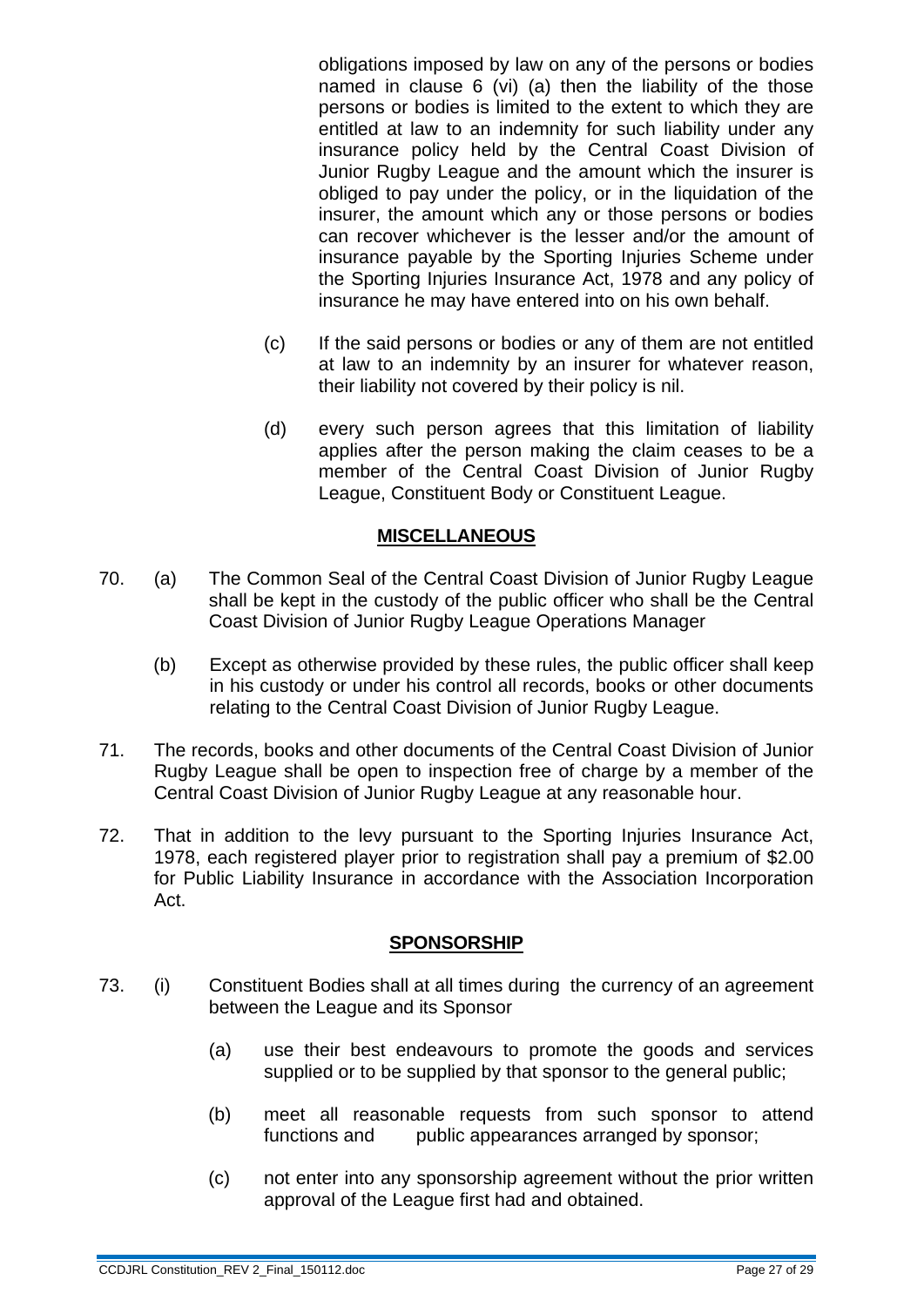- (d) ensure that all team apparel worn by any of Constituent Bodies' players, officials, coaches, trainers and the like shall bear the official logo of the League.
- (ii) The decision to approve or disapprove of any sponsorship proposal submitted to the League shall be final and binding.